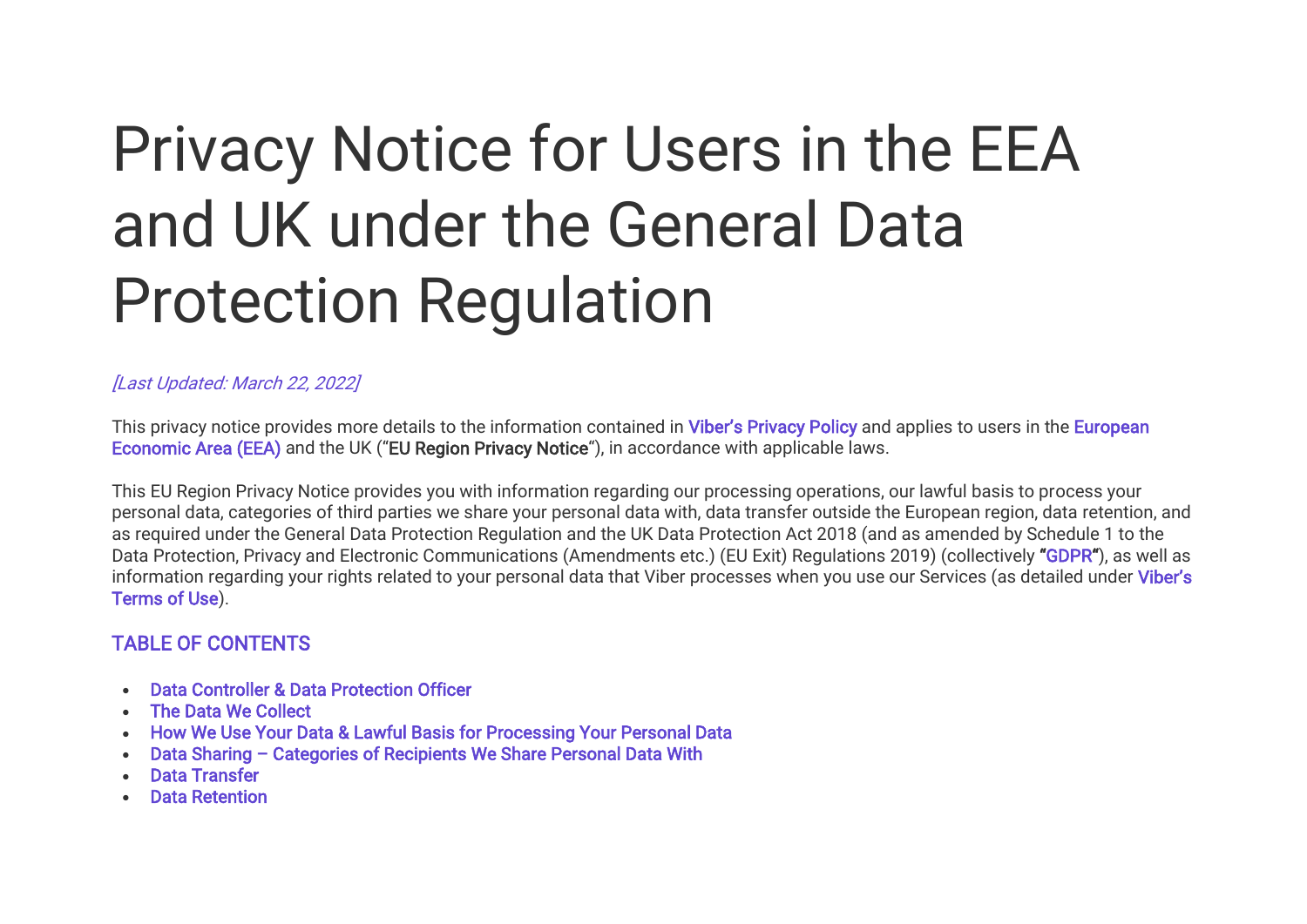- [Your Rights Related to Your Personal Data](https://www.staging.viber.com/en/?post_type=terms&p=43645&preview=true#your-rights)
- [Changes to this EU Region Privacy Notice](https://www.staging.viber.com/en/?post_type=terms&p=43645&preview=true#payments-and-charges)

# Data Controller & Data Protection Officer

Viber Media S.à.r.l., a société à responsabilité limitée incorporated under the laws of the Grand Duchy of Luxembourg, is the controller of your personal data.

You may contact us and our Data Protection Officer, as follows:

- Our online form available at: <https://help.viber.com/en/contact> please choose the "privacy inquiry" or "GDPR inquiry" categories.
- Using the "contact us" form on the App.
- By Email: [DPO@viber.com](mailto:DPO@viber.com)
- By mail:

Viber Media S.à r.l., Attention: Data Privacy Officer 2, rue du Fossé, L-1536 Luxembourg, Grand Duchy of Luxembourg.

# [Back to top](https://www.staging.viber.com/en/?post_type=terms&p=43645&preview=true#top)

# The Data We Collect

The operation and use of our Viber App and Services involves collection of personal data, where the types of such data depend on the type of Service and interaction with us. For example, when you sign up for Viber, you directly provide us personal data. We also automatically collect certain personal data from our users' device. We explain which information we collect and how we collect it below. The types of personal data collected through use of our Services, including App and website, are listed below. We note that, some types of personal data we collect are required for all Viber Services (for example, your phone number), some types may be required solely for certain Services or features you decide to use (for example, Viber Pay), and some are optional, and subject to your discretion (for example, your photo).

We do not read, listen or store your messages and/ or calls made privately: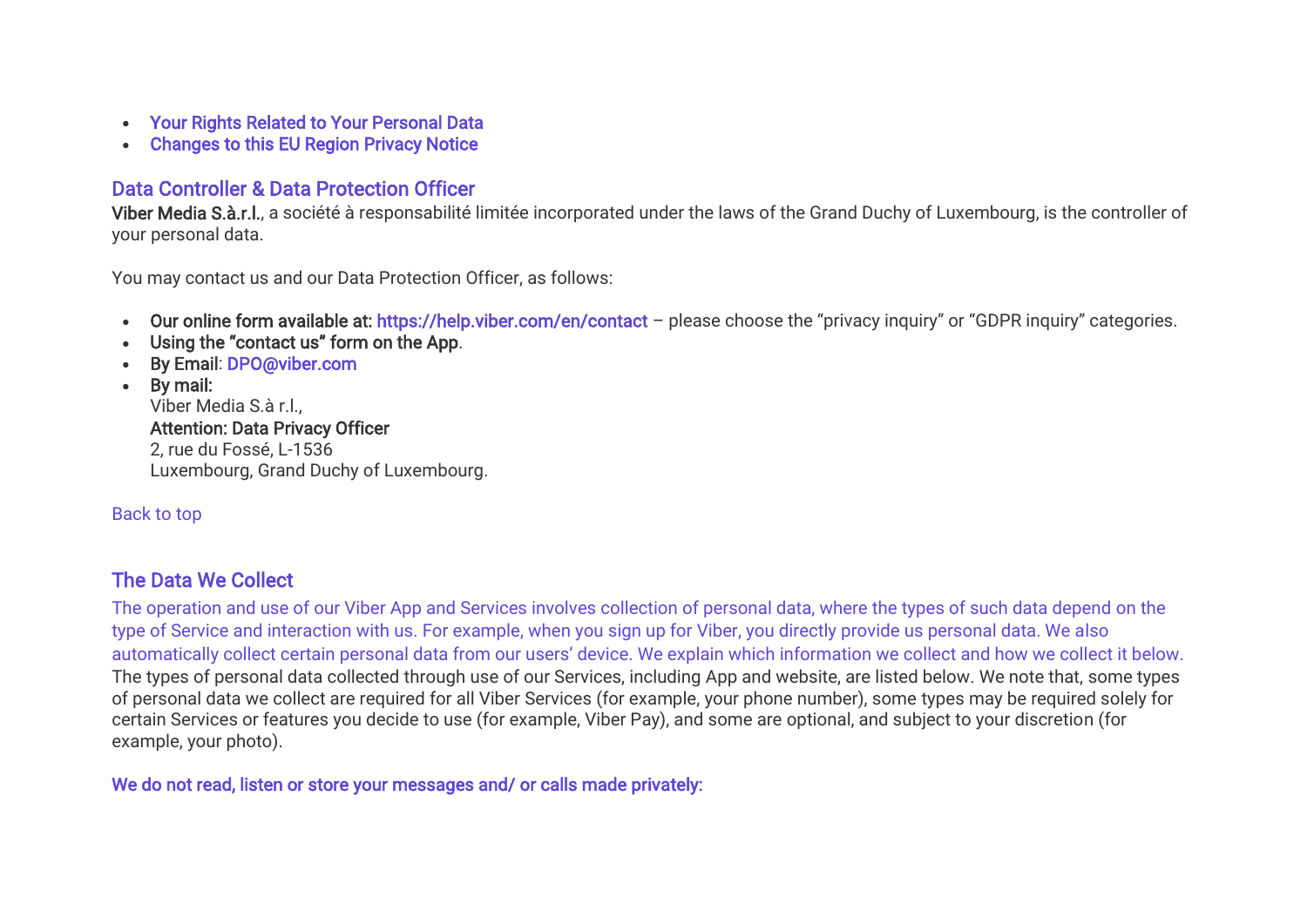We wish to clarify that we do not read or listen to the content of your messages and/or calls made privately via Viber and we do not store those messages (including any media files transferred therein) once they have been delivered to their destination (which on average takes less than one second). If for some reason the message was not delivered to its destination within up to 2 weeks, it will be deleted from our servers. We note that we allow you the option to back up your chat history data on your own external data backup service (like iCloud or Google Drive) – see [HERE](https://www.staging.viber.com/en/?post_type=terms&p=43645&preview=true#backup) for more info on backup.

# Data provided or collected through registration & under your Viber account or participation in Viber's activities:

- Identifiers, such as:
	- o Your mobile number (including mobile country/network code);
	- o Your personal details, (e.g., name, date of birth), if you provided them;
	- o Your contact details (e.g., email address), if you provided them;
	- o Your account login details, such as your username and any of your password or security pin-code, which you have chosen, if any;
	- o Device identifiers, as described below.
- Your photo, if you provided it (including any avatar, etc.).
- Your interests, if you chose to provide them to us.
- Your phone address book, meaning, the names, the phone numbers and the favorites list from your contact lists, if you approved access to them.

# Geolocation data:

- General location, we use IP addresses we collect and additional information (e.g., phone number area codes), to estimate your general location (e.g., city level).
- GPS based location, we will collect the GPS location for very specific purposes (as detailed below), and solely if you gave us permission.

## Financial information provided or collected through your use of our limited financial services (e.g., payment solutions), or purchased subscription and offers:

• Purchased subscriptions, products or services:

If you purchase credit or subscribe to a Viber Out plan on our App or websites, we will process your billing data (e.g., full name or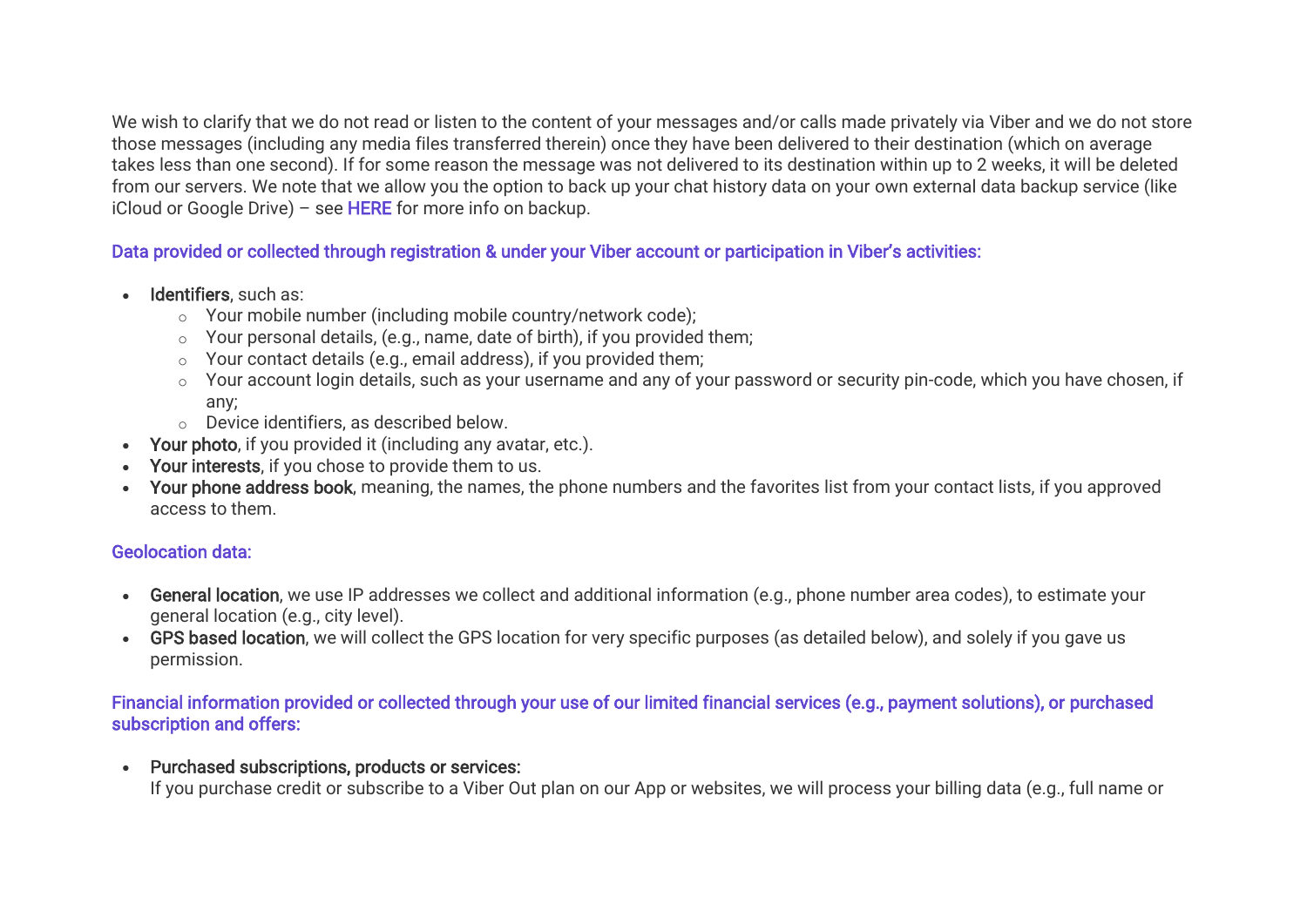your user name, phone number, payment method), as well as transactions-related information (e.g., the purchasing amount; date of purchase, currency; IP address, country, first and last 4 digits of your credit card).

## • Viber Chatbot Payment Transactions:

Transactions-related details (time and date of purchase, purchase description, purchase amount, currency, the merchant, etc.)

## • Viber Pay Services:

- $\circ$  Know Your Client ("KYC") data including full name, date of birth, country of location, country of issuance of the national ID document, and confirmation of the KYC verification status (i.e., approved or declined);
- o Transaction related information including your digital wallet balance, tokenized version of the credit/debit card of the user, history of payment transactions (including amount, currency, date, who the merchant/recipient was). In addition, if you send or receive payments, we may have access or otherwise store the sender's or recipient's account details (e.g., account number);
- o Your IBAN and wallet ID;
- o Your email address.

## Data we collect automatically from your device, e.g., data collected using cookies and other device identifying technologies ('Cookies and Tracking Technologies'):

- Device identifiers, meaning identifiers for devices you have used to access our websites and application, including IP address, unique device identifiers, advertising related identifiers, MAC identifiers.
- Electronic network activity data, such as information stored on log files, when you access our Service and website for example, including access time and date stamp, pages viewed, IP address, the pages that directed you to our website, information related to errors and crash reports.
- Activity data, relating to your usage of Services, such as connection status, whether you have received and seen messages sent to you, if you are currently on another call and data related to the calls and messages that you send and receive, such as length of the call, who called who, who messaged who, and at what time, your personal preferences related to such usage (for example how often, for how long, what options are selected, etc.). Such activity data may also include:
	- o With your permission, we may collect data about links you visit through any of your messages or elsewhere in the App; and with respect to your activity in communities, channels – data about the communities and channels you have visited or follow, messages you have liked, messages you have sent, the content you have viewed;
	- o Items you searched and shared via Chat Extensions;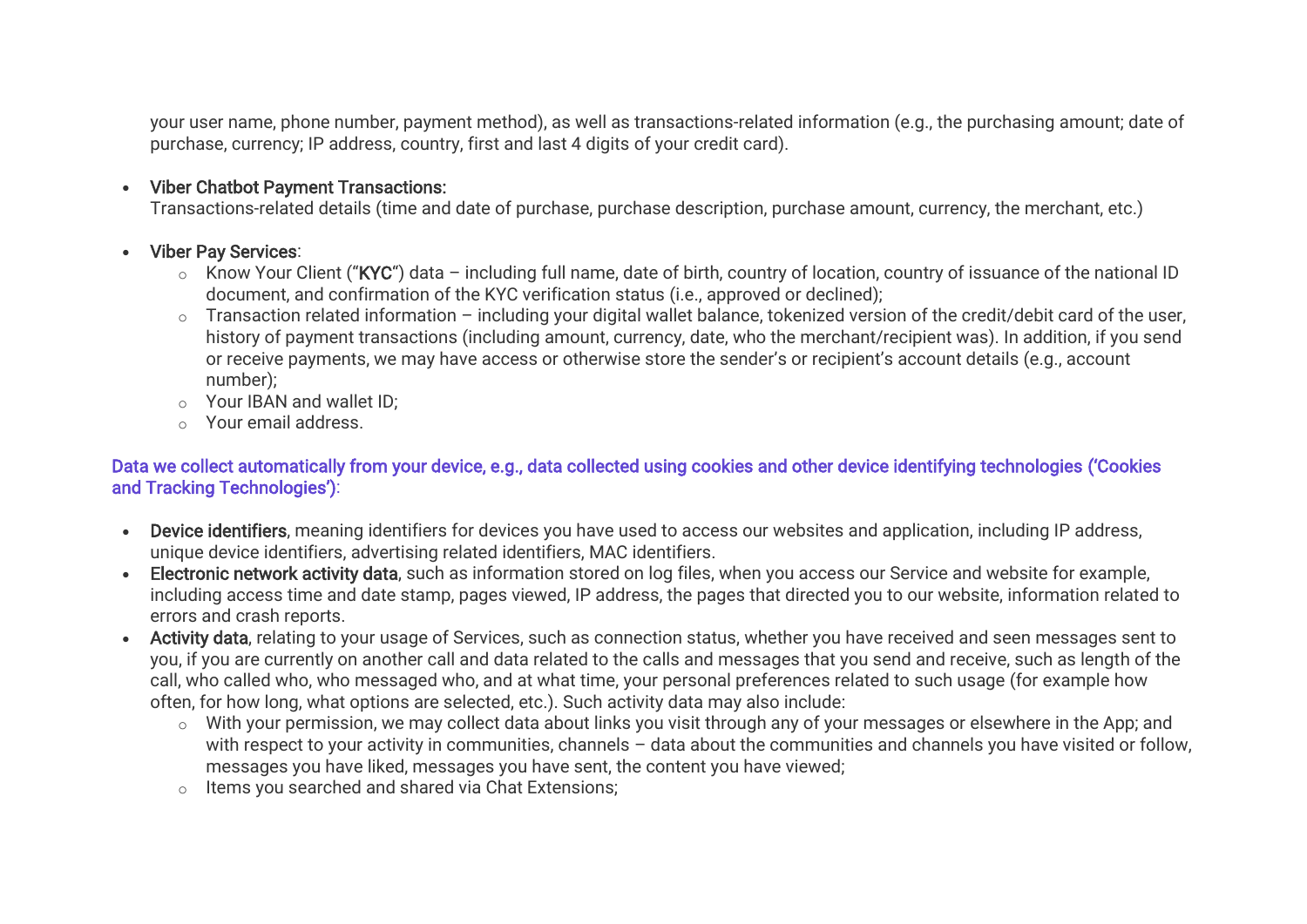- o Offers selected or redeemed.
- Other device data,g., data about your device's operating system, your browser, browser or operating system language, your wireless network, your mobile carrier.

For more information regarding how we and our partners use cookies, as well as your choices and controls, please see our Viber Ads, [Cookies and Tracki](https://www.viber.com/en/terms/cookies-and-tracking/)ng Technologies' Policy.

## Data we collect or receive from other sources and inferred data:

- Social media data:
	- $\circ$  If you sign in through third party social media sites like VK your public profile, including name, relationship status, age, avatar, friends list, accounts you follow or who follow you, your email address, birthday, occupation history, education history, interests, current country, city, and video viewing. Access is ongoing and based on what you already share publicly;
	- o Social media data received through your contacts on social media, depending upon your and your contacts' setting on such social media sites.
- Your contact name, as saved on other users' devices if they chose to share their contacts with us.
- Viber may also process inferences about your account and Device identifier, such as:
	- $\circ$  Inferred gender for example, inferred from your name:
	- $\circ$  Inferred interests inferred from the links you visited and your activity in communities and channels as long as you permitted so;
	- $\circ$  Inferences from third party data and ads-related interactions we may receive inferred data, linked to your device identifier (mainly, a unique device identifier generated by cookies or other tracking technologies used on our website and Services) from our trusted third-party advertisers and service providers. Such inferred data we receive may include inferences about your interests and characteristics, generated by such third parties from other websites and services you have visited (for example, whether you are interested in fintech, cars etc., which income group you might pertain to, as well as the locations you tend to visit, based on your GPS location). In addition, inferences can be generated from data on how you interact with ads displayed on our App after clicking on them and data about your activity and preferences derived from the clicks on our own ads (and the subsequent installs of our App) associated with your device identifier, delivered on third party's advertising platforms by our trusted third parties. For more information, please see our [Viber Ads, Cookies & Tracking Technologies](https://www.viber.com/en/terms/cookies-and-tracking/)  [Policy.](https://www.viber.com/en/terms/cookies-and-tracking/)

# User Submitted Content: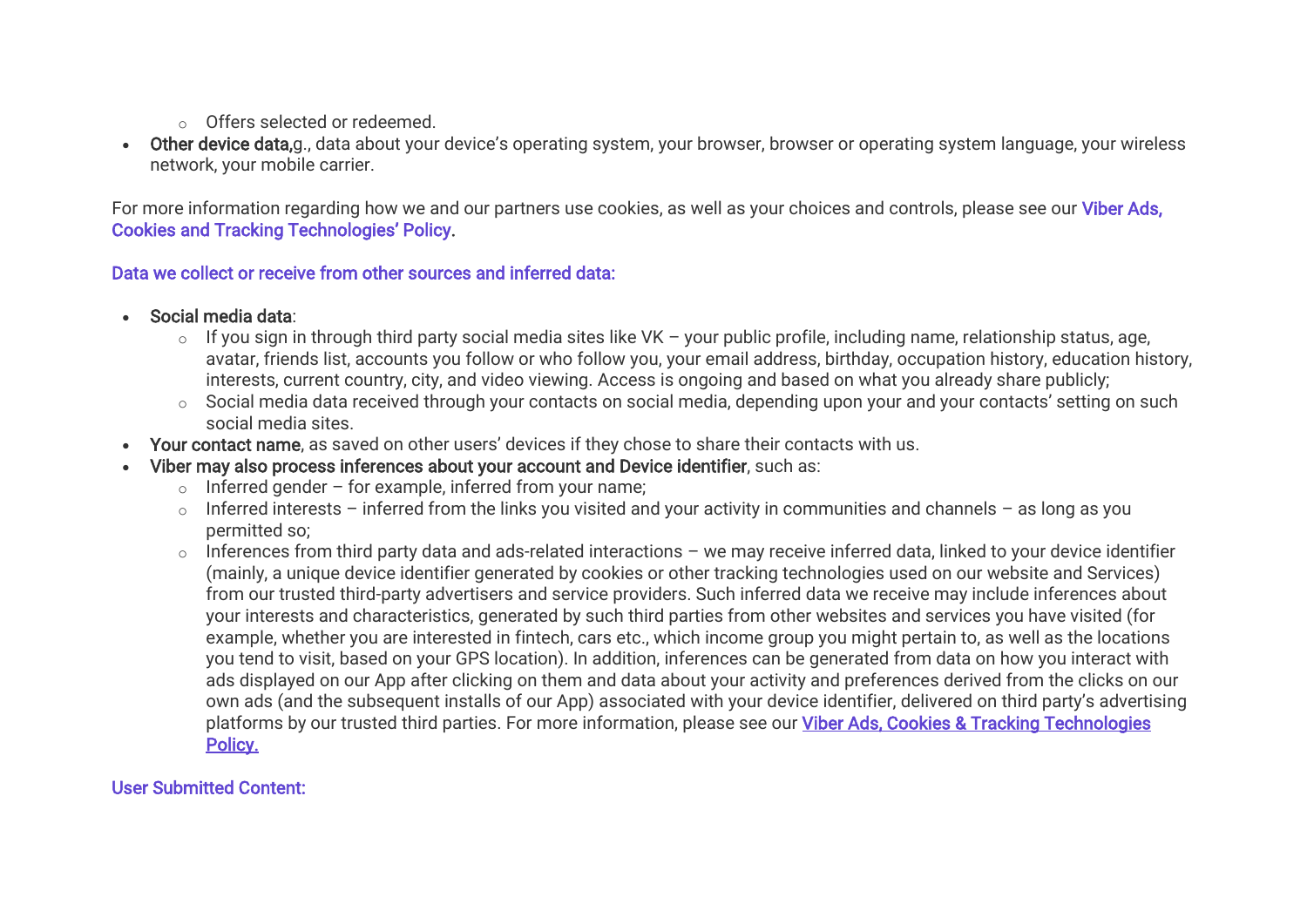If you choose to participate in Viber's activities (e.g., contests), or as part of your participation in communities/channels/bots' activities available on Viber, you may voluntarily publish, submit or post content such as videos, images, graphics, text, videos, etc., which may include personal data (e.g., an image of a person).

## Data we collect from your communications with us, including support, customer services and other inquiries:

If you choose to contact us through any means of communications we make available, you may provide us with certain information such as your contact details (e.g., name, email, phone number, mobile carrier, country – mainly where you are not a user of our Services) and other information you voluntarily wish to provide (mainly, related to the issue you wish us to address or resolve). We will further store our contact history and correspondence with you.

## Non users' data:

Mobile phone number and contact name, as saved on a Viber user's phone address book: We may process your mobile phone number even if you are not a Viber user, in the event that your phone number was included in our existing user's address book that has been provided to us (and subject to such user providing us with approval to access the device address book). We will also save the name it was saved under by our user. We do it to show our user who in their contacts is already using our Services and who is not, to allow users find and communicate with their contacts who are users or who are not users in a more efficient way, and solely for as long as a relevant Viber user's account exists on Viber. In the event you will become an active user, the existing users whose phone book included your number, will be notified that you have joined the Service and you will be automatically added to their App's contact list.

## If you are not a Viber user and would like to exclude your phone number, please contact us at: [https://help.viber.com/en/contact.](https://help.viber.com/en/contact)

## Business partners data:

When you communicate with us for business purposes as a business partner of ours, we will save your contact data provided by you (names, phone number, email, address etc.), as well as any correspondence we have had. We use trusted third-party providers to manage the maintenance and storage of such data.

## [Back to top](https://www.staging.viber.com/en/?post_type=terms&p=43645&preview=true#top)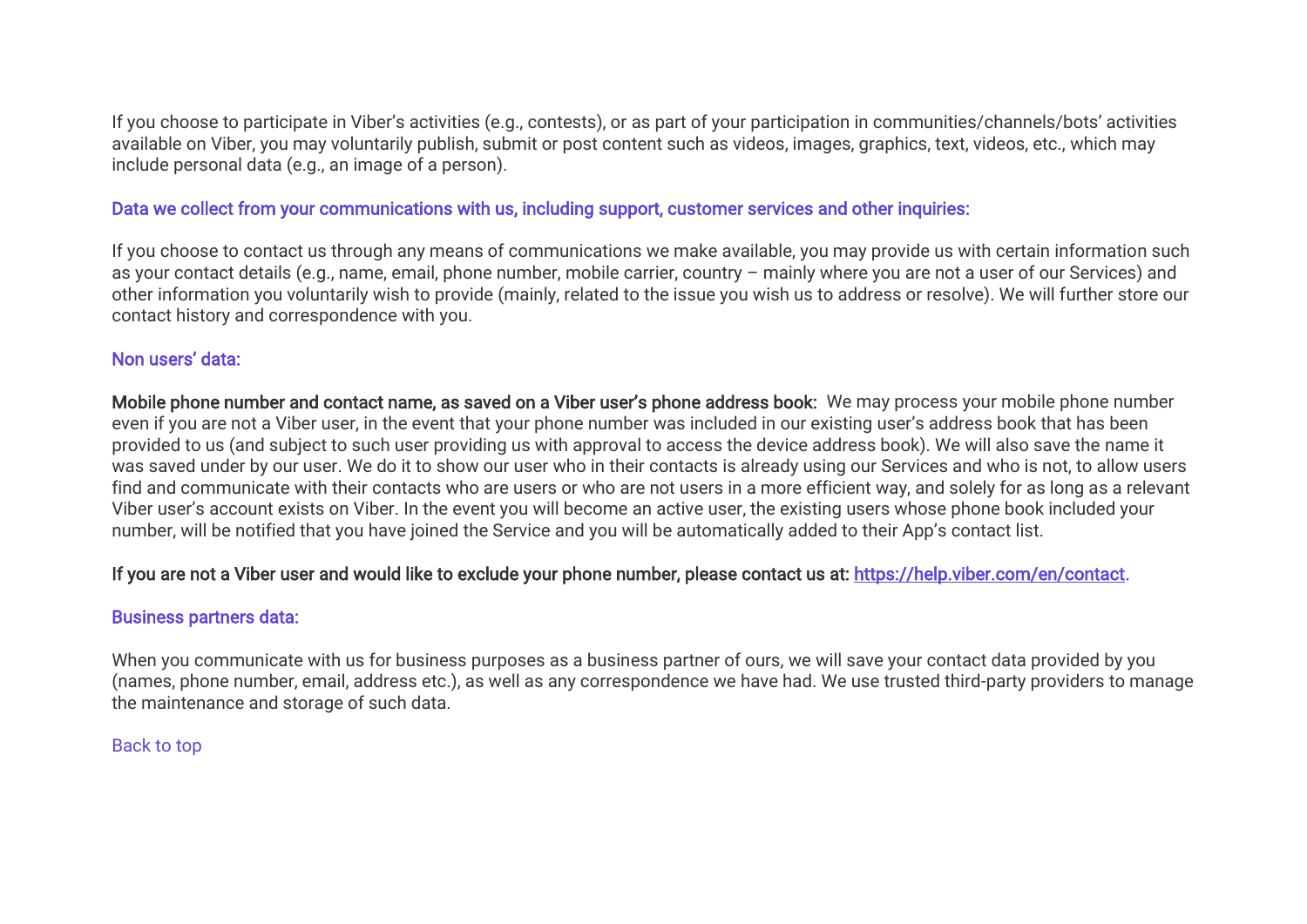# How We Use Your Data & Lawful Basis for Processing Your Personal Data

Under the GDPR, we must have a lawful basis to process your personal data. This may include collection of personal data for the purpose of performing our contract with you (for example, create your Viber account), fulfilling our legitimate interests (for example, collection of data in order to secure our Services), complying with our legal obligations, as well as, where applicable, processing personal data based on your consent (for example, when you voluntarily request to participate in our marketing activities). You can find here information regarding the purposes for which we process the types of personal data listed above, as well as our lawful basis for such processing operations.

In a summary, our lawful basis to process your personal data will be one of the following:

- Performance of Contract: We rely on the contractual obligations for the purpose of providing you with the Services in accordance with our [Terms of Use,](https://www.viber.com/en/terms/viber-terms-use/) such as, enabling you to register to, log in and/or activate the Services, to back up your data in connection with in-app purchases, or limited financial services if you use these.
- Legitimate Interest: We rely on legitimate interest in connection with our marketing campaigns, product development, continued improvement of existing features and provision of certain features, processing a non-user data for the contact list purposes, fraud/spam prevention, and in order to create your Rakuten account. When we process personal data to meet our legitimate interests, we put in place robust safeguards to ensure that your privacy is protected to ensure that the risk to your interests or fundamental rights and freedoms is minimized.
- Legal Obligation, Compliance and Public Interest: In some cases, we may also have a legal obligation to process your personal data such as fulfilling your user's rights or may otherwise need your personal data to protect your vital interests or those of another person.
- Consent: Where required under applicable law, we will obtain your consent to collect, use or share your data, including for the use of certain cookies on our website (as provided on the [Viber Ads, Cookies & Tracking Technologies Policy\)](https://www.viber.com/en/terms/cookies-and-tracking/). You can withdraw your consent at any time.

The table below further details the lawful basis we rely on in order to process personal data, aligned with the purpose of use. Certain types of personal data might be used for multiple purposes, and accordingly will be processed under different lawful basis.

Please note that, the actual **processing operation** per each purpose of use and lawful basis detailed in the table above, may differ. Such processing operation usually includes set of operations, made by automated means, such as collection, storage, use, disclosure by transmission, erasure or destruction, and may involve transfers of personal data to third party countries as further detailed in the [Data](https://www.staging.viber.com/en/?post_type=terms&p=43645&preview=true#data-transfer)  [Transfer](https://www.staging.viber.com/en/?post_type=terms&p=43645&preview=true#data-transfer) section below.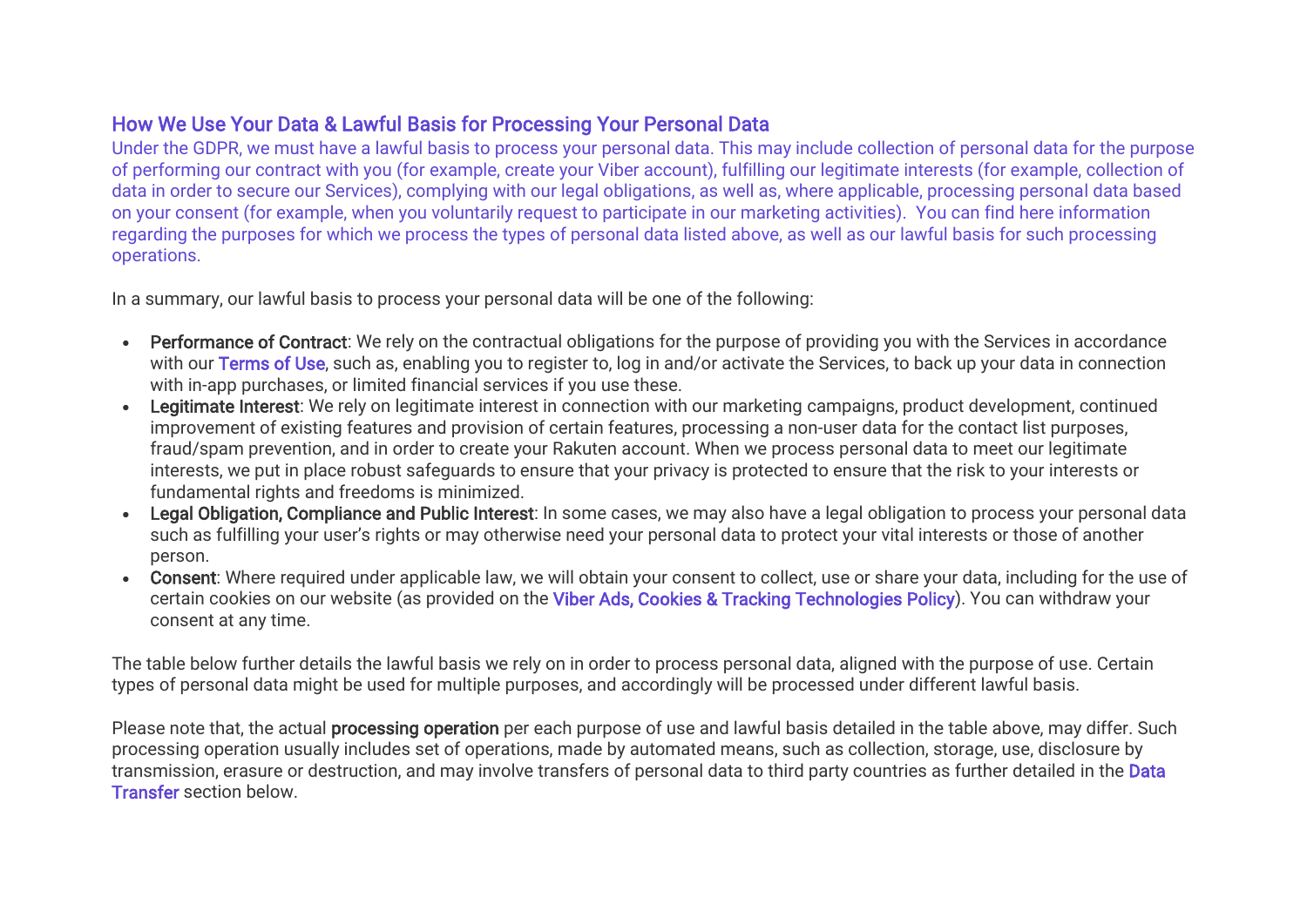| <b>Type of Data</b><br>For full explanation, see "The Data<br>We Collect" section above                            | <b>Purpose of Use</b>                                 | <b>Lawful Basis for Processing Personal Data</b>                                                                                                                                                                                                                                       |
|--------------------------------------------------------------------------------------------------------------------|-------------------------------------------------------|----------------------------------------------------------------------------------------------------------------------------------------------------------------------------------------------------------------------------------------------------------------------------------------|
| Data provided or collected through<br>registration & under your Viber<br>account:<br>· Identifiers, such as:       | <b>Authentication &amp; Account</b><br>Administration | Performance of Contract:<br>Our processing of this data is necessary for performing our contractwith you - meaning,<br>to create and administrate your Viber account in order to enable you to use our Services, including:                                                            |
| Your mobile number;<br>Your personal details;<br>Your contact details;<br>Your account login details;<br>$\bullet$ |                                                       | • In order to enable you to register to, log in and/or activate the Services;<br>• To authenticate and verify your account, as well as to make sure you do not already have a Viber account,<br>we will use your phone number to send verification notice.                             |
| • Your photo                                                                                                       |                                                       | • Synchronizing your contact list on the App (e.g., contacts that are Viber users).                                                                                                                                                                                                    |
| • Your phone address book                                                                                          |                                                       | • To create your profile, customize your Viber account according to the information you have provided<br>(i.e., name, photo, etc. including where you sign in through your social media account), and display such<br>information as part of your profile when you use Viber Services. |
| Geolocation:                                                                                                       |                                                       |                                                                                                                                                                                                                                                                                        |
| • General location                                                                                                 |                                                       |                                                                                                                                                                                                                                                                                        |
| Data we collect automatically from<br>your device:                                                                 |                                                       |                                                                                                                                                                                                                                                                                        |
| Device identifiers<br>$\bullet$                                                                                    |                                                       |                                                                                                                                                                                                                                                                                        |
| Other device data<br>$\bullet$                                                                                     |                                                       |                                                                                                                                                                                                                                                                                        |
| Data collected from other sources<br>and inferred data:                                                            |                                                       |                                                                                                                                                                                                                                                                                        |
| Social media data:<br>$\bullet$                                                                                    |                                                       |                                                                                                                                                                                                                                                                                        |
| If you signed in through<br>third party social media.                                                              |                                                       |                                                                                                                                                                                                                                                                                        |
|                                                                                                                    |                                                       |                                                                                                                                                                                                                                                                                        |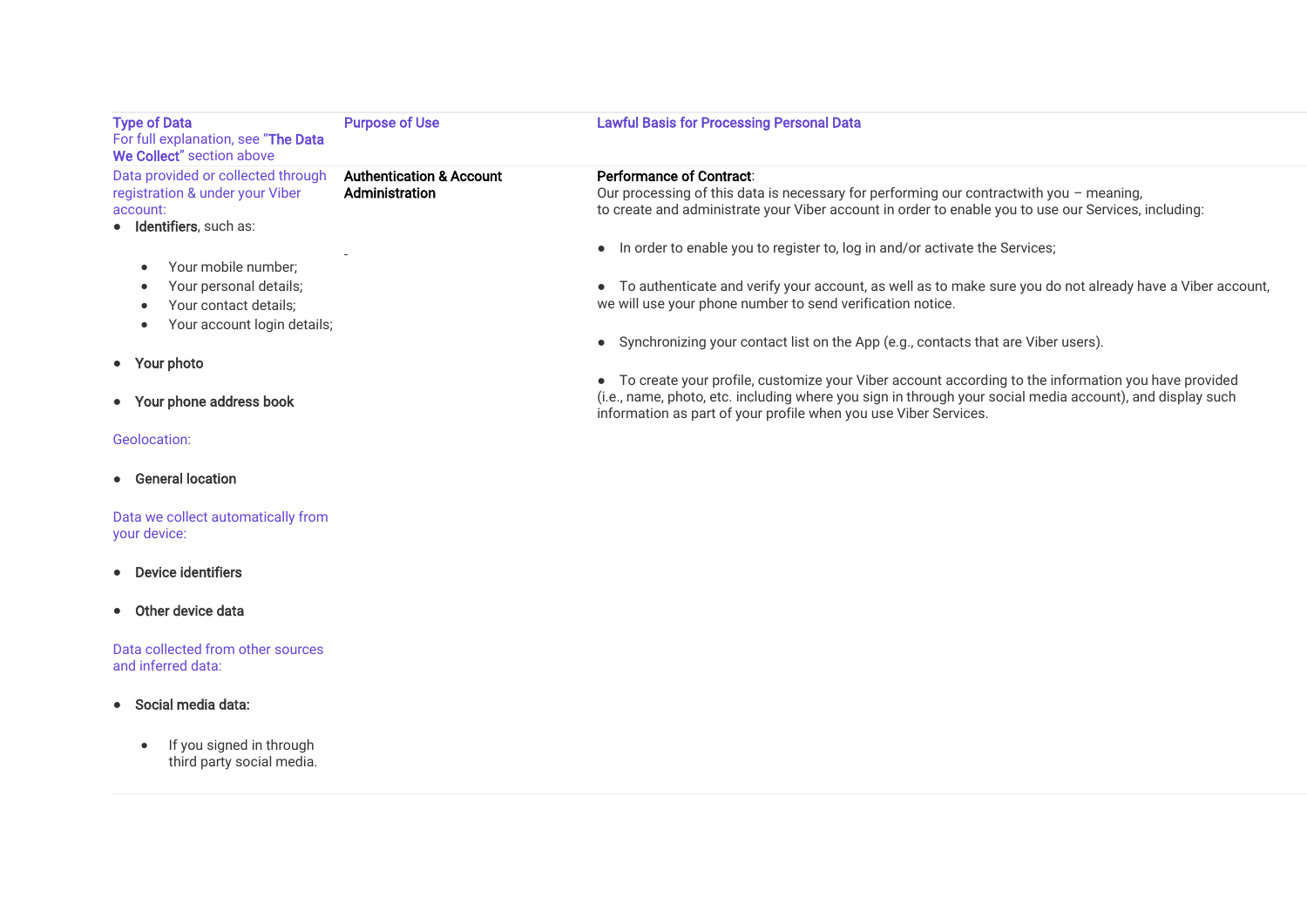| Data provided or collected through<br>Providing our Services -<br>registration & under your Viber<br><b>Communication &amp; Content</b><br>Features (messaging, voice and video<br>account:<br>• Identifiers, such as:<br>calls, group chats, communities, |                                                                                                             | <b>Performance of Contract:</b><br>Our processing of this data is necessary for performing our contractwith you - meaning, to operate,<br>provide and deliver our Services to you and the communication features, including: |
|------------------------------------------------------------------------------------------------------------------------------------------------------------------------------------------------------------------------------------------------------------|-------------------------------------------------------------------------------------------------------------|------------------------------------------------------------------------------------------------------------------------------------------------------------------------------------------------------------------------------|
| Your mobile number;                                                                                                                                                                                                                                        | channels, bots, chat extensions, explore<br>screen, stickers, Viber lenses, etc.), and<br>enabling backups. | To allow mobile carriers to connect calls to you and from you.                                                                                                                                                               |
| Your personal details;                                                                                                                                                                                                                                     |                                                                                                             | To show your online status.                                                                                                                                                                                                  |
| Your contact details:<br>٠<br>Your account login details;                                                                                                                                                                                                  |                                                                                                             | To enable you to send messages, participate in Viber calls, delete messages, etc.                                                                                                                                            |
| • Your photo                                                                                                                                                                                                                                               |                                                                                                             | • To provide you with other App's features such as operational notifications (e.g., missed calls).                                                                                                                           |
| • Your phone address book                                                                                                                                                                                                                                  |                                                                                                             | • We will use your IP address to extract your approximate location, in order to enable you to use certain<br>features that are only available in certain countries (for example, sticker packs).                             |
| Geolocation:                                                                                                                                                                                                                                               |                                                                                                             |                                                                                                                                                                                                                              |
|                                                                                                                                                                                                                                                            |                                                                                                             | • Enable you to upload and create backups of your messages on external services.                                                                                                                                             |
| <b>General location</b><br>$\bullet$                                                                                                                                                                                                                       |                                                                                                             |                                                                                                                                                                                                                              |
|                                                                                                                                                                                                                                                            |                                                                                                             | • Enable you to post and share your User Submitted Content (e.g., images and videos, etc.) on our                                                                                                                            |
| Data we collect automatically from<br>your device:                                                                                                                                                                                                         |                                                                                                             | communities, channels, and bots, where allowed by its administrator, and generally utilize our content features                                                                                                              |
|                                                                                                                                                                                                                                                            |                                                                                                             | As stated above, your messages will not be stored by us once they have been delivered.                                                                                                                                       |
| Device identifiers                                                                                                                                                                                                                                         |                                                                                                             |                                                                                                                                                                                                                              |
| Electronic network activity data<br>$\bullet$                                                                                                                                                                                                              |                                                                                                             |                                                                                                                                                                                                                              |

- Activity data
- Other device data

Data we collect from other sources and inferred data:

- Social media data:
	- If you signed in through third party social media sites – your public profile;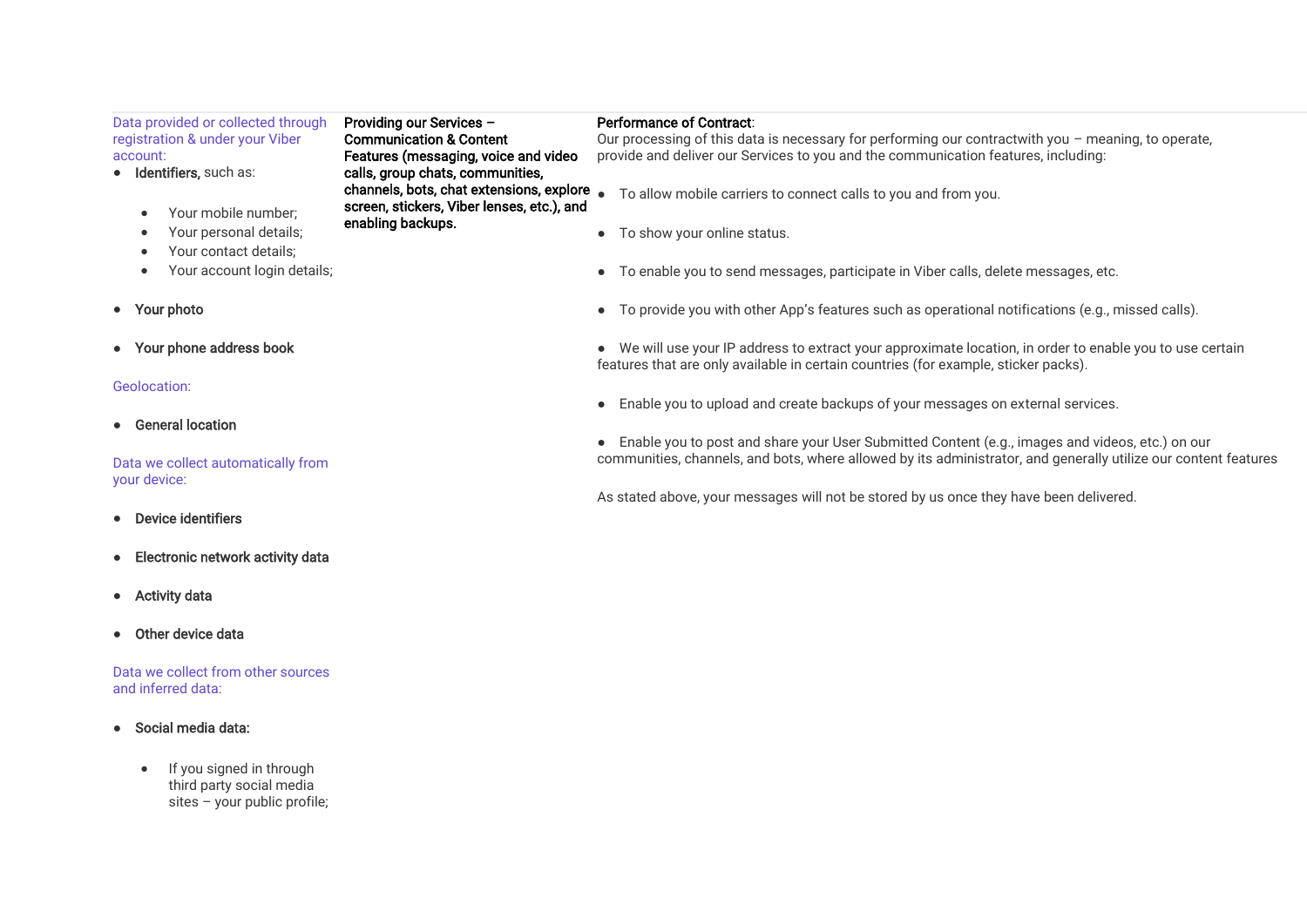- Social media data received through your contacts on social media, depending upon your and your contacts' setting on such social media sites;
- Your contact name, as saved on other users' devices if they chose to share their contacts with us.

#### User Submitted Content

| Data provided or collected through<br>registration & under your Viber<br>account:<br>• Identifiers:          | <b>Synchronize Your Address Book</b>                                 | Consent:<br>We will obtain your consent in order to use this data for the purpose of synchronizing your contact list (meaning,<br>in order to show you your contacts on the Viber interface so you contact them through Viber) You have the right<br>to withdraw consent at any time, by changing the App's settings and permissions on your phone, without<br>affecting the lawfulness of processing based on consent before its withdrawal. |
|--------------------------------------------------------------------------------------------------------------|----------------------------------------------------------------------|-----------------------------------------------------------------------------------------------------------------------------------------------------------------------------------------------------------------------------------------------------------------------------------------------------------------------------------------------------------------------------------------------------------------------------------------------|
| Your mobile number;                                                                                          |                                                                      |                                                                                                                                                                                                                                                                                                                                                                                                                                               |
| • Your phone address book                                                                                    |                                                                      |                                                                                                                                                                                                                                                                                                                                                                                                                                               |
| Data we collect from other sources<br>and inferred data:                                                     |                                                                      |                                                                                                                                                                                                                                                                                                                                                                                                                                               |
| • Your contact name, as saved on<br>other users' devices if they chose to<br>share their contacts with us.   |                                                                      |                                                                                                                                                                                                                                                                                                                                                                                                                                               |
| Data provided or collected through<br>registration & under your Viber<br>account:<br>· Identifiers, such as: | Viber Out Credit, Subscription & Other<br><b>Purchased Services.</b> | <b>Performance of Contract:</b><br>We process this data when it is necessary for performing our contractwith you, meaning $-$ to enable your use<br>of the Viber Out Credit or purchase of subscriptions on our App or website, including for verification purposes.<br>For example, a log with your purchase will be recorded, and such log will include your IP address or other device<br>identifier.                                      |
| Your mobile number;<br>Your personal details;<br>Your contact details.                                       |                                                                      | When you purchase Viber Out Credit or subscriptions on our website, Viber may share certain information with<br>our third-party Payment Service Providers, such as your email address. Your credit card number will be provided<br>the second that the contract of the second contract of the second contract of the second contract of the second                                                                                            |

by you directly to the applicable Payment Service Provider and Viber will not have access to this data.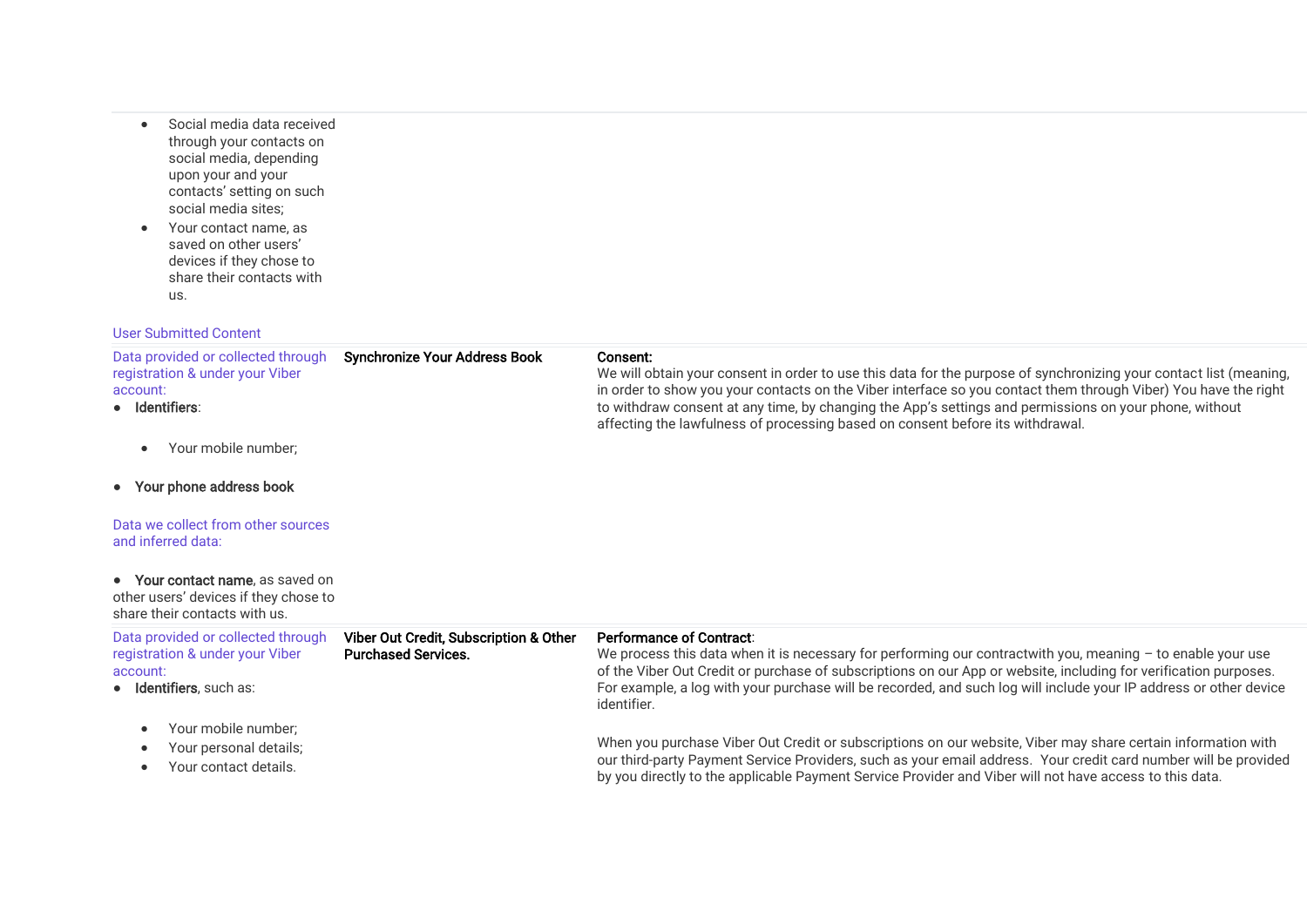Financial information provided or collected through your use of our limited financial services (e.g., payment solutions), or purchased subscription and offer:

## ● Purchased subscriptions,

products or services: billing data (e.g., billing address, full name or user name, phone number, account, payment method), transactionsrelated information (e.g., the purchasing amount date of purchasecurrency; IP address, country, first and last 4 digits of your credit card).

Data we collect automatically from your device:

#### ● Device identifiers

Data provided or collected through registration & under your Viber account: Viber Pay Services

- Identifiers, such as:
	- Your mobile number;
	- Your personal details;
	- Your contact details;
	- Your account login details.

Financial information provided or collected through your use of our limited financial services (e.g., payment solutions), or purchased subscription and offer:

#### Performance of Contract:

We process this data when it is necessary for performing our contractwith you, meaning - to enable your use of the Viber Pay services, and for example:

● We must identify you in order to enable you the use of the Viber Pay Services;

● Viber will share certain KYC data you provide with its Payment Service Provider, and they may in turn share with downstream banks, payment service providers, messaging systems, i.e., SWIFT, etc., to enable the payment processing.

#### Legitimate Interests: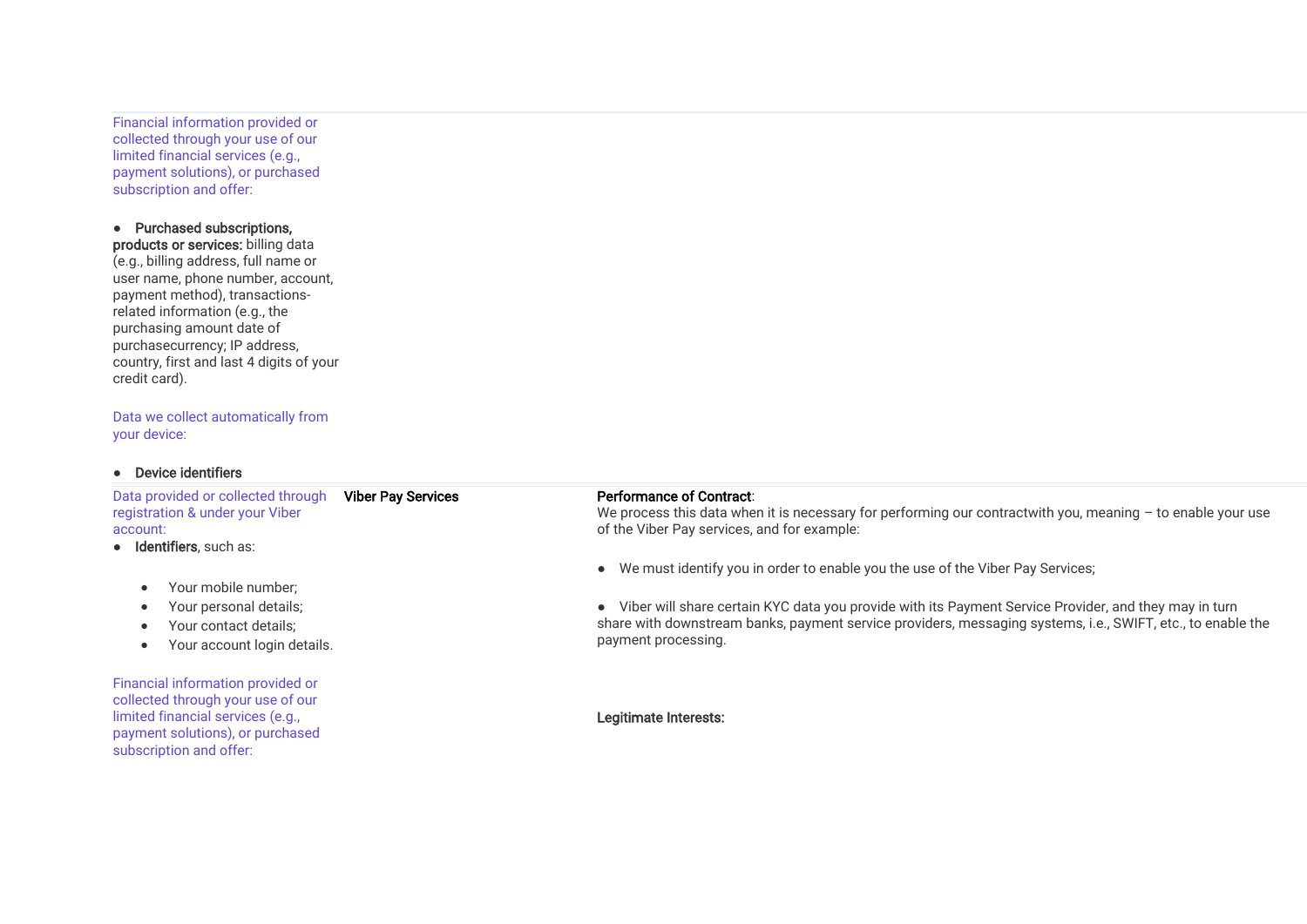- Know Your Client ("KYC") data;
- Transaction related information;
- Your IBAN and wallet ID:
- Your email address.

#### Data we collect automatically from your device:

● Device identifiers

subscription and offer: ● Viber Chatbot Payment Transactions, meaningtransactionsrelated details including shopping history (time and date of purchase, purchase description, purchase amount, currency, the merchant,

 $eta \land$ 

- Activity data:
	- Offers selected or redeemed.

Financial information provided or collected through your use of our limited financial services (e.g., payment solutions), or purchased

We rely on legitimate interest in connection with the processing of bank account details of recipients to whom you have made a payment transfer, in order to enable you to easily make future transfers to such recipient's account.

#### Viber Chatbot Payments **Performance of Contract:**

We process this data when it is necessary for performing our contractwith you, meaning – to enable your use of the Viber Chatbot Payments to interact and pay to third party merchants. We will use your data solely for fulfilling our role as an intermediary and we will share with Google Pay or Apple Pay or any other linked payments provider. The confirmation of the payment is provided directly to the merchant and Viber does not receive or share any payment data or registration data from Apple Pay nor Google Pay. Note that, your use of Apple Pay and Google Pay, including their use of your data, is subject to their respective terms and privacy policy which can be found here: [Google Pay,](https://payments.google.com/payments/apis-secure/u/0/get_legal_document?ldo=0&ldt=privacynotice&ldr=ZZ&ldl=en) [Apple Pay.](https://support.apple.com/en-us/HT203027)

| $\sim$                                                                                                             |                                                                       |                                                                                                                                                                                                                                                                                                                                                  |
|--------------------------------------------------------------------------------------------------------------------|-----------------------------------------------------------------------|--------------------------------------------------------------------------------------------------------------------------------------------------------------------------------------------------------------------------------------------------------------------------------------------------------------------------------------------------|
| Data provided or collected through<br>registration & under your Viber<br>account:<br><b>Identifiers</b> , such as: | <b>Participation in Contests &amp; Marketing</b><br><b>Activities</b> | Consent:<br>We will obtain your consent in order to use this data for the purpose of enabling you to participate in our<br>contests or other marketing activities offered by us from time to time. You have the right to withdraw consent<br>at any time, without affecting the lawfulness of processing based on consent before its withdrawal. |
| Your mobile number;<br>Your personal details;                                                                      |                                                                       | Please note that the specific types of the data listed herein that we will process may vary, depending on the<br>contest or activity type. For example, some contests may involve a prize we need to ship to you and for this<br>we will request you to provide your physical address. In addition, some contests or activities are applicable   |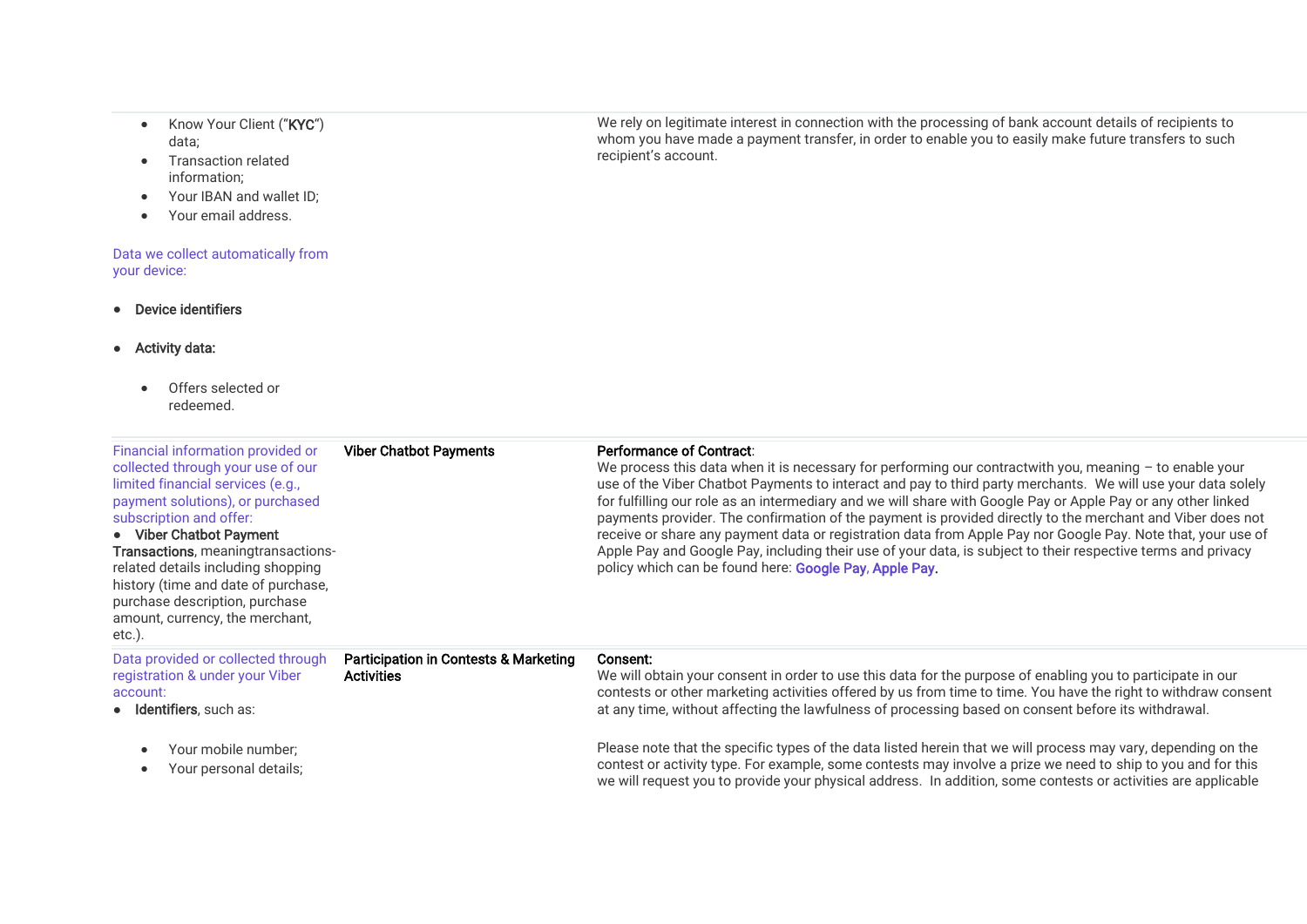• Your contact details.

Data we collect automatically from your device:

● Device identifiers

Geolocation:

- General location
- User Submitted Content

| <b>Geolocation data:</b><br>• GPS based location                                                             | <b>GPS Location Sharing</b>                                            | Consent:<br>We will obtain your consent in order to collect and use this data for the purpose of enabling you to share your<br>location with your contacts. You have the right to withdraw consent at any time, without affecting the lawfulness<br>of processing based on consent before its withdrawal.                                                                                                                                              |
|--------------------------------------------------------------------------------------------------------------|------------------------------------------------------------------------|--------------------------------------------------------------------------------------------------------------------------------------------------------------------------------------------------------------------------------------------------------------------------------------------------------------------------------------------------------------------------------------------------------------------------------------------------------|
| Data provided or collected through<br>registration & under your Viber<br>account:<br>• Identifiers, such as: | Improving and Customizing the Service<br>& Analytics of Viber Activity | Legitimate Interest:<br>We rely on legitimate interest in connection with our processing of this data for the purpose of improving our<br>services, and for example:                                                                                                                                                                                                                                                                                   |
| Your mobile number;<br>Your personal details;<br>Your contact details.                                       |                                                                        | • We use activity data, device identifiers and IP-based location to fix, and evaluate the technical functionality<br>and availability of the Services, as well as for statistical analysis of the usage and functionality, product<br>development, continued improvement of existing features and provision of certain features.                                                                                                                       |
| • Your Interests<br><b>Geolocation data:</b>                                                                 |                                                                        | • We further rely on legitimate interest in connection with our processing of this data for the purpose of<br>customizing and personalizing our Services, and for example we use your data provided through registration<br>and inferred data (such as inferred gender or inferences derived from ads-related interactions), interests and<br>IP-based location to customize content we show you, including our customized offers of certain services. |
| • General location                                                                                           |                                                                        | When we advertise our Services to you on third party platforms, we may receive indications of which<br>advertisement led you to join our Service based on unique device identifiers associated with your device,<br>in order, among others, to assess the performance of our campaigns and further to look for similar users.                                                                                                                          |
| Data we collect automatically from<br>your device, e.g., data collected<br>using cookies and other device    |                                                                        | Additional information (including how to opt-out of data collection through the use of cookies) is available on<br>our Viber Ads, Cookies & Tracking Technologies Policy and under your choices and controls explained<br>in Your Rights Related to Your Personal Data section below.                                                                                                                                                                  |

solely to specific regions, and for this we will use your general location (for example, according to your phone number area code), to validate your eligibility to participate in a specific contest.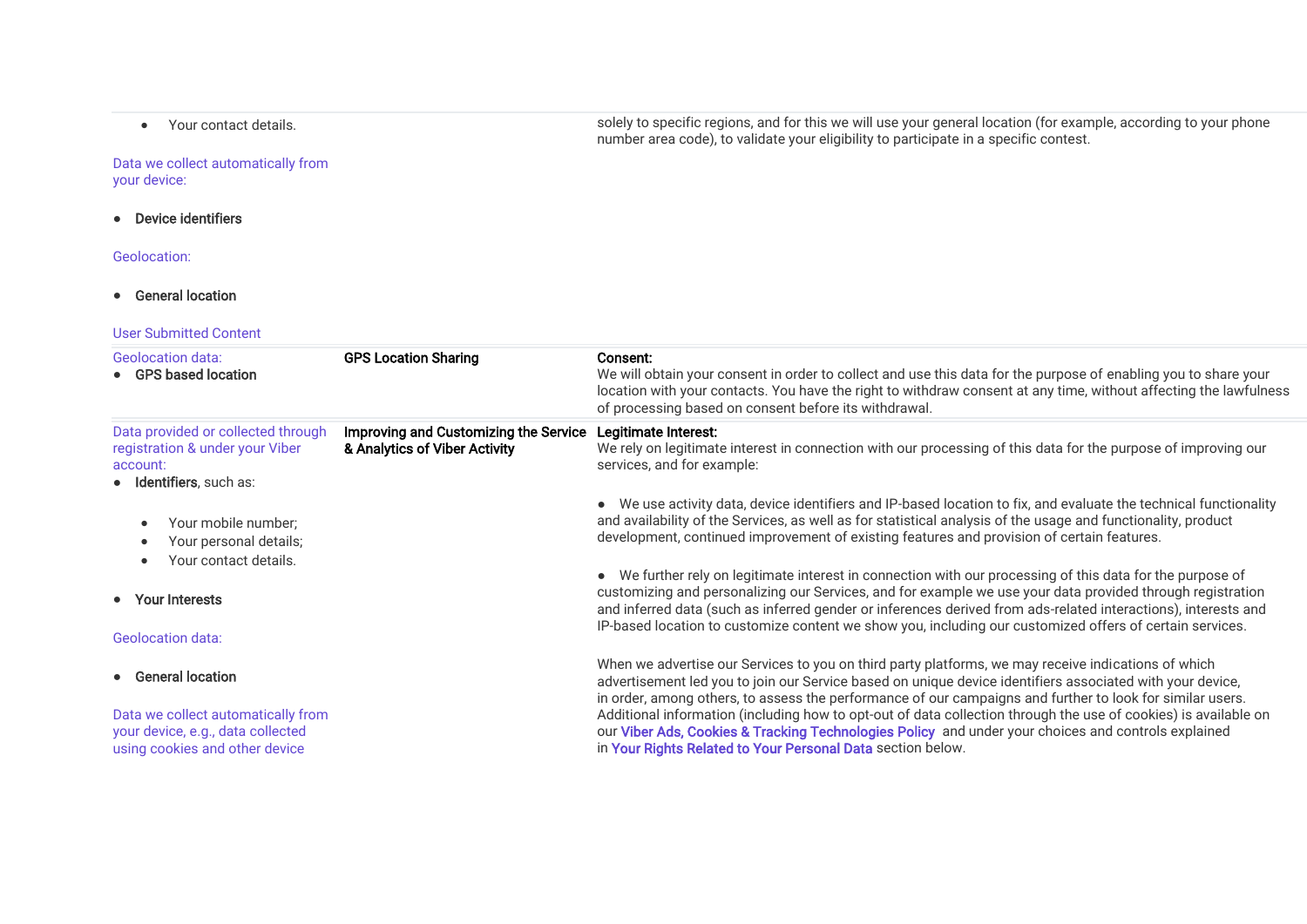#### identifying technologies ('Cookies and Tracking Technologies'):

- Device identifiers
- Electronic network activity data
- Activity data
- Other device data

Data we collect from other sources and inferred data:

- Social media data
- Your contact name
- Inferences about your account and device identifier:
	- Inferred gender;
	- Inferences from third party data and ads-related interactions.

| Data provided or collected through<br>registration & under your Viber | <b>Marketing Communications &amp; Location</b><br><b>Based Offers</b> | Legitimate Interest:<br>We rely on legitimate interest in connection with our processing of this data, for example:                                                                                   |
|-----------------------------------------------------------------------|-----------------------------------------------------------------------|-------------------------------------------------------------------------------------------------------------------------------------------------------------------------------------------------------|
| account:                                                              |                                                                       |                                                                                                                                                                                                       |
| • Identifiers, such as:                                               |                                                                       | • Your email address, name and inferred gender or age range, for the purpose contacting you with<br>marketing and offers relating to products offered by Viber, and our third party trusted partners. |
| Your mobile number;                                                   |                                                                       |                                                                                                                                                                                                       |
| Your personal details;                                                |                                                                       | • Your IP address will be used to extract your general location, for the purposes of presenting offers                                                                                                |
| Your contact details.                                                 |                                                                       | applicable to your region.                                                                                                                                                                            |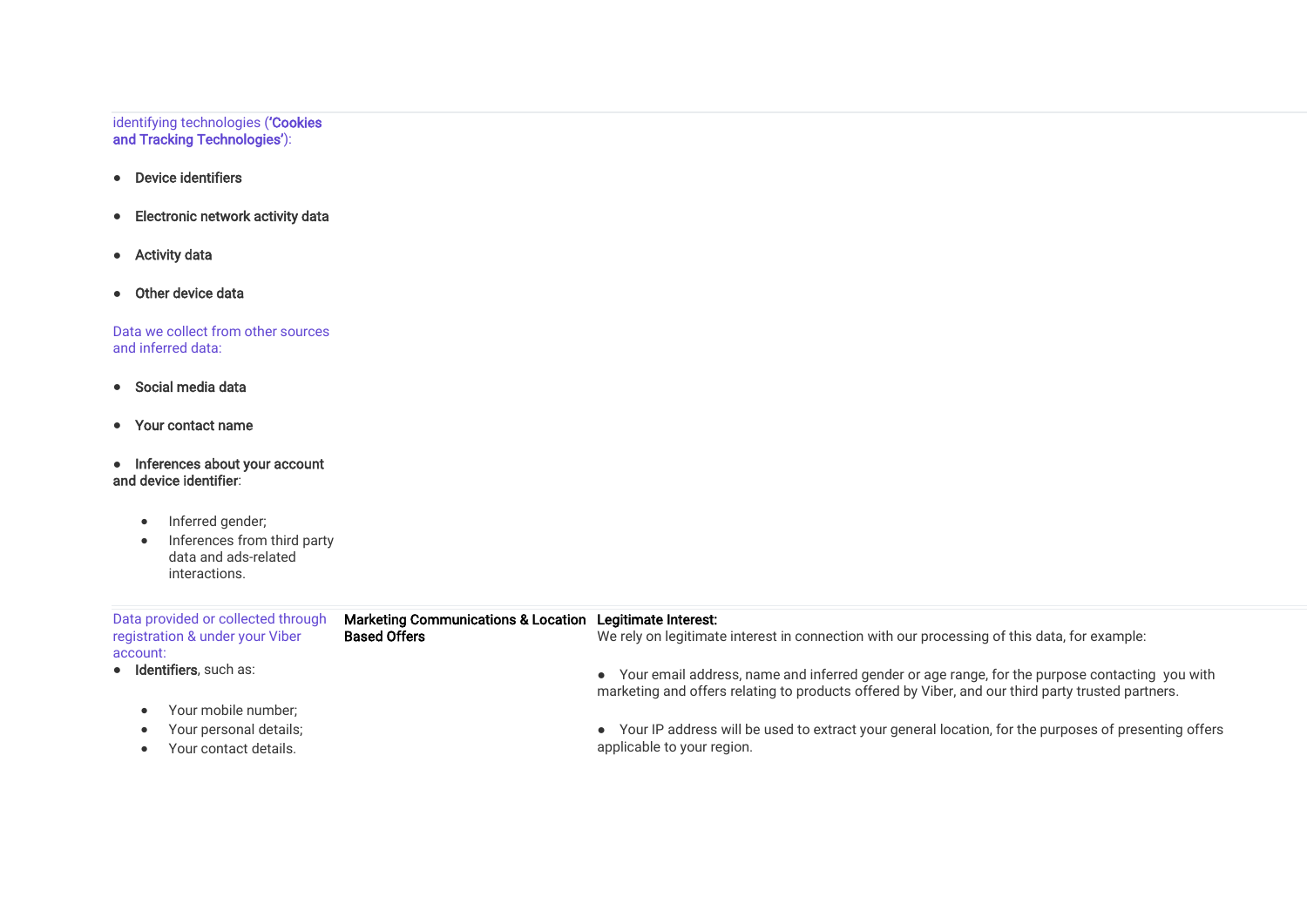#### ● Your Interests

#### Geolocation data:

- General location
- GPS based location

#### Data we collect automatically from your device:

- Device identifiers
- Electronic network activity data
- Activity data
- Other device data

#### Data we collect from other sources and inferred data:

- Social media data
- Inferences about your account and Device Identifier:
	- Inferred gender.

#### Data provided or collected through registration & under your Viber account: ● Identifiers, such as: • Your mobile number; Customer Service & Operational **Messages** Performance of Contract: We process this data when it is necessary for performing our contractwith you, meaning - to communicate with you, give you information about your account, and respond to your requests and inquiries. Legitimate Interest:

• Your personal details;

Please note that even after you have chosen to unsubscribe (see how you can do it in [Your Rights Related to Your Personal Data](https://www.staging.viber.com/en/?post_type=terms&p=43645&preview=true#your-rights) section), we may send you service-related communications, including administrative messages that relate to your use of the Services.

#### Consent:

We will obtain your consent in order to collect and use GPS location data for the purpose of precise location-based marketing offers and communications. You have the right to withdraw consent at any time, without affecting the lawfulness of processing based on consent before its withdrawal.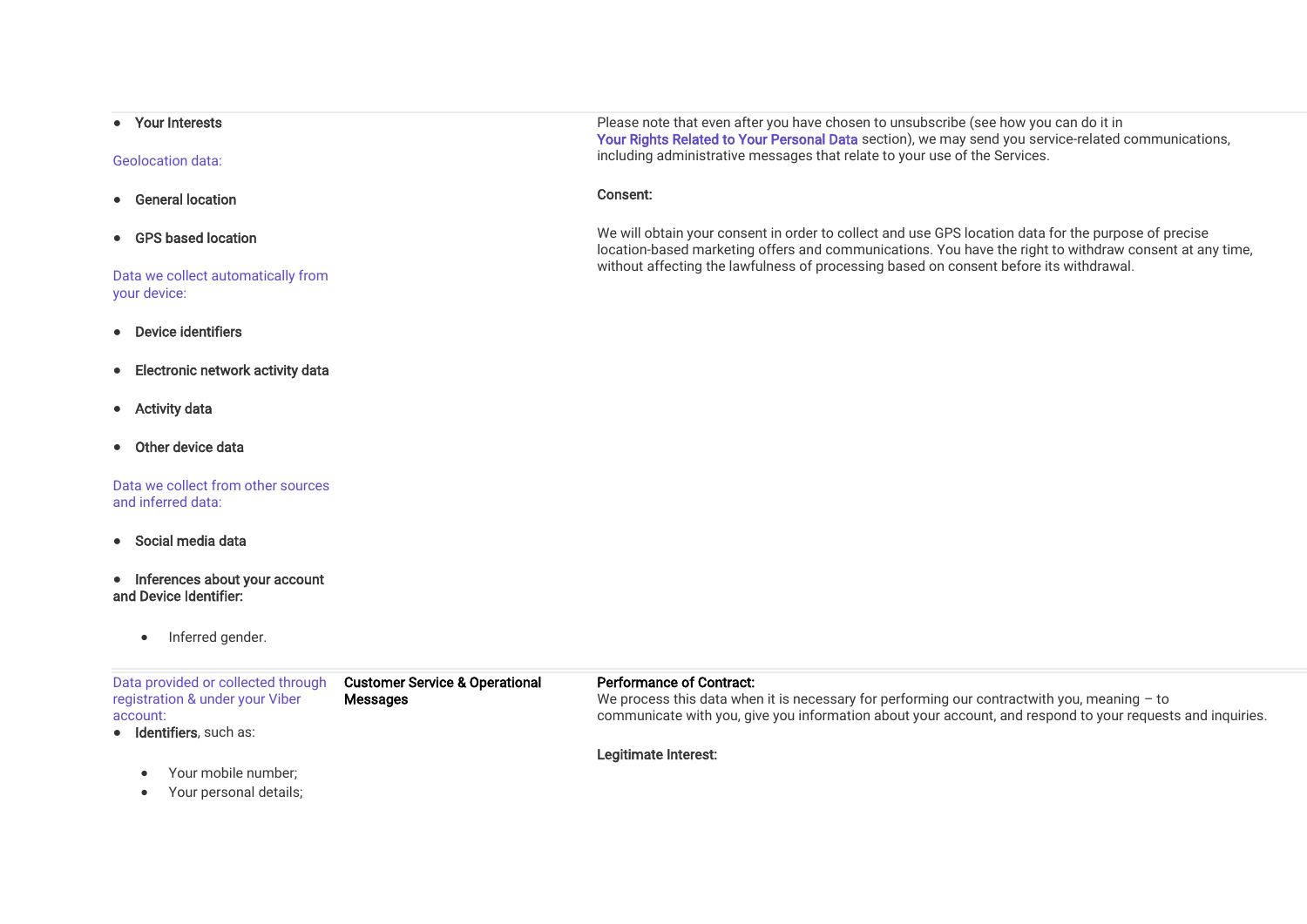- Your contact details;
- Your account login details.
- Your phone address book

#### Geolocation data:

● General location

Financial information provided or collected through your use of our limited financial services (e.g., payment solutions), or purchased subscription and offer.

Data we collect automatically from your device:

- Device identifiers
- Electronic network activity data
- Activity data
- Other device data

Data we collect from other sources and inferred data:

- Social media data:
	- If you sign in through third party social media sites.

Data we collect from your communications with us, including We rely on legitimate interest with our processing of this data for the purpose of improving our customer support (for example in order to train our customer support team, as well as internal management operations).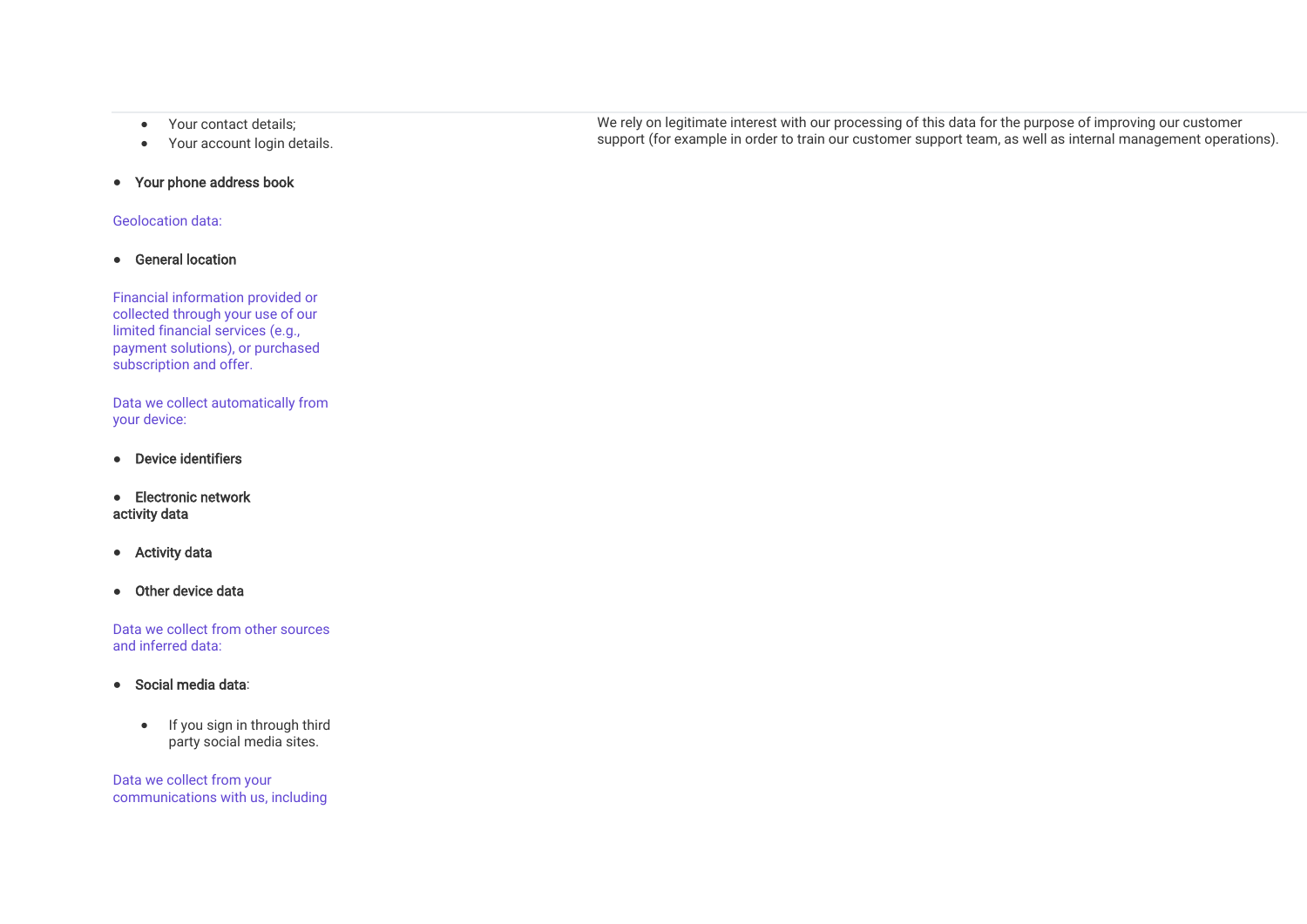#### support, customer services and other inquiries.

Data provided or collected through registration & under your Viber account:

- Identifiers, such as:
	- Your mobile number;
	- Your personal details;
	- Your contact details:
	- Your account login details.

#### Geolocation data

Financial information provided or collected through your use of our limited financial services (e.g., payment solutions), or purchased subscription and offers:

● Purchased subscriptions, products or services: transactionsrelated information (e.g., the purchasing amount).

● Viber Pay Services: Know Your Client ("KYC") data; transaction related information.

Data we collect automatically from your device:

- Device identifiers
- Electronic network activity data

#### Legitimate Interest:

Safety, Security & Fraud Prevention

We rely on legitimate interest in connection with our processing of data for security purposes such as, authentication, identity verification and fraud and spam prevention. This may include URLs included in messages and messages, which were reported as SPAM by other users, or were otherwise suspected to be unsolicited and using your operating system authentication services. We may use automated decisions to close an account based on such data and other logic we have created for this, in order to protect other users and prevent recurring breaches.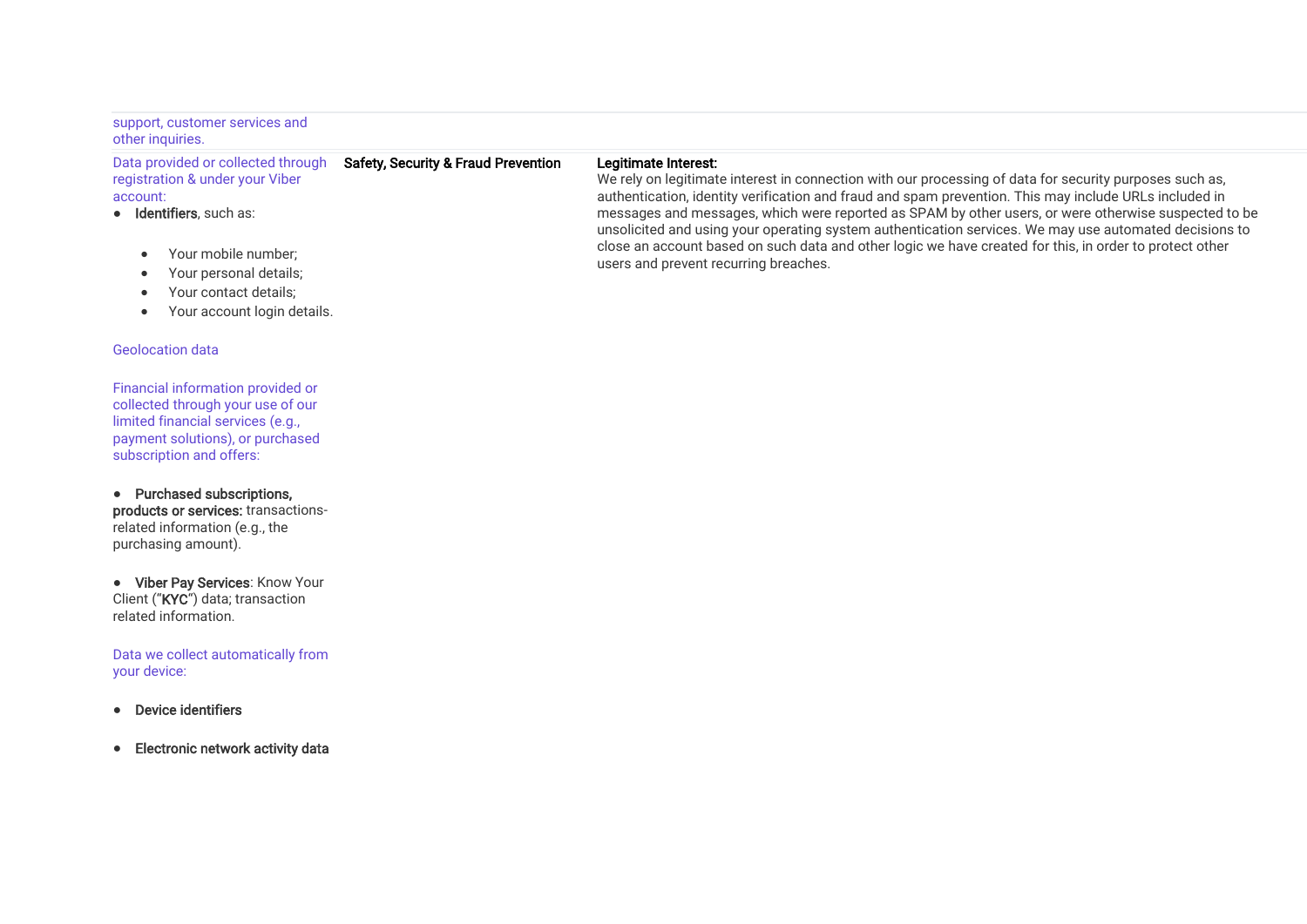## • Activity data

| • Other device data                                                                                   |                                                                |                                                                                                                                                                                                                                                                                                                                                                                                                                                                 |
|-------------------------------------------------------------------------------------------------------|----------------------------------------------------------------|-----------------------------------------------------------------------------------------------------------------------------------------------------------------------------------------------------------------------------------------------------------------------------------------------------------------------------------------------------------------------------------------------------------------------------------------------------------------|
| Data provided or collected through<br>registration & under your Viber<br>account:<br>• Your interests | Advertising                                                    | Legitimate Interest:<br>We rely on legitimate interest in connection with our processing of this data to provide our advertising<br>services (meaning, to enable the display of advertisements, provided by third party advertisers, in our App and<br>Services), to measure and optimize the performance of ads and deliver more relevant ads, provided however,<br>that for such purpose we will not share your data with advertisers or other third parties. |
| <b>Geolocation data:</b>                                                                              |                                                                | Consent:                                                                                                                                                                                                                                                                                                                                                                                                                                                        |
| • General location                                                                                    |                                                                |                                                                                                                                                                                                                                                                                                                                                                                                                                                                 |
| • GPS based location                                                                                  |                                                                | We obtain your consent in order to use and share certain data, such as device data and identifiers, age range,<br>inferred gender with third party advertising partners for the purpose of personalized advertisements. Additional<br>information (including how to opt-out of data collection through the use of cookies) is available on our                                                                                                                  |
| Data we collect automatically from<br>your device:                                                    |                                                                | <b>Viber Ads, Cookies &amp; Tracking Technologies Policy.</b><br>In addition, we will obtain your consent in order to collect and use data about links you visit and data about                                                                                                                                                                                                                                                                                 |
| Device identifiers                                                                                    |                                                                | the communities and channels you have visited or follow, messages you have liked, messages you have sent,<br>the content you have viewed, for the purpose of personalized advertising.                                                                                                                                                                                                                                                                          |
| • Activity data                                                                                       |                                                                | You have the right to withdraw consent at any time, without affecting the lawfulness of processing based on                                                                                                                                                                                                                                                                                                                                                     |
| • Other device data                                                                                   |                                                                | consent before its withdrawal.                                                                                                                                                                                                                                                                                                                                                                                                                                  |
| Data we collect from other sources<br>and inferred data:                                              |                                                                |                                                                                                                                                                                                                                                                                                                                                                                                                                                                 |
| • Social media data                                                                                   |                                                                |                                                                                                                                                                                                                                                                                                                                                                                                                                                                 |
| • Inferences about your account<br>and Device identifier                                              |                                                                |                                                                                                                                                                                                                                                                                                                                                                                                                                                                 |
| <b>Business partners data</b>                                                                         | <b>B2B Communications and Engagements Legitimate Interest:</b> | We rely on legitimate interest in connection with our processing of this data, including for direct marketing<br>purposes – meaning, we will store your email address and use it to send you our marketing offers.                                                                                                                                                                                                                                              |

You have the ability to opt out of our direct marketing emails at any time.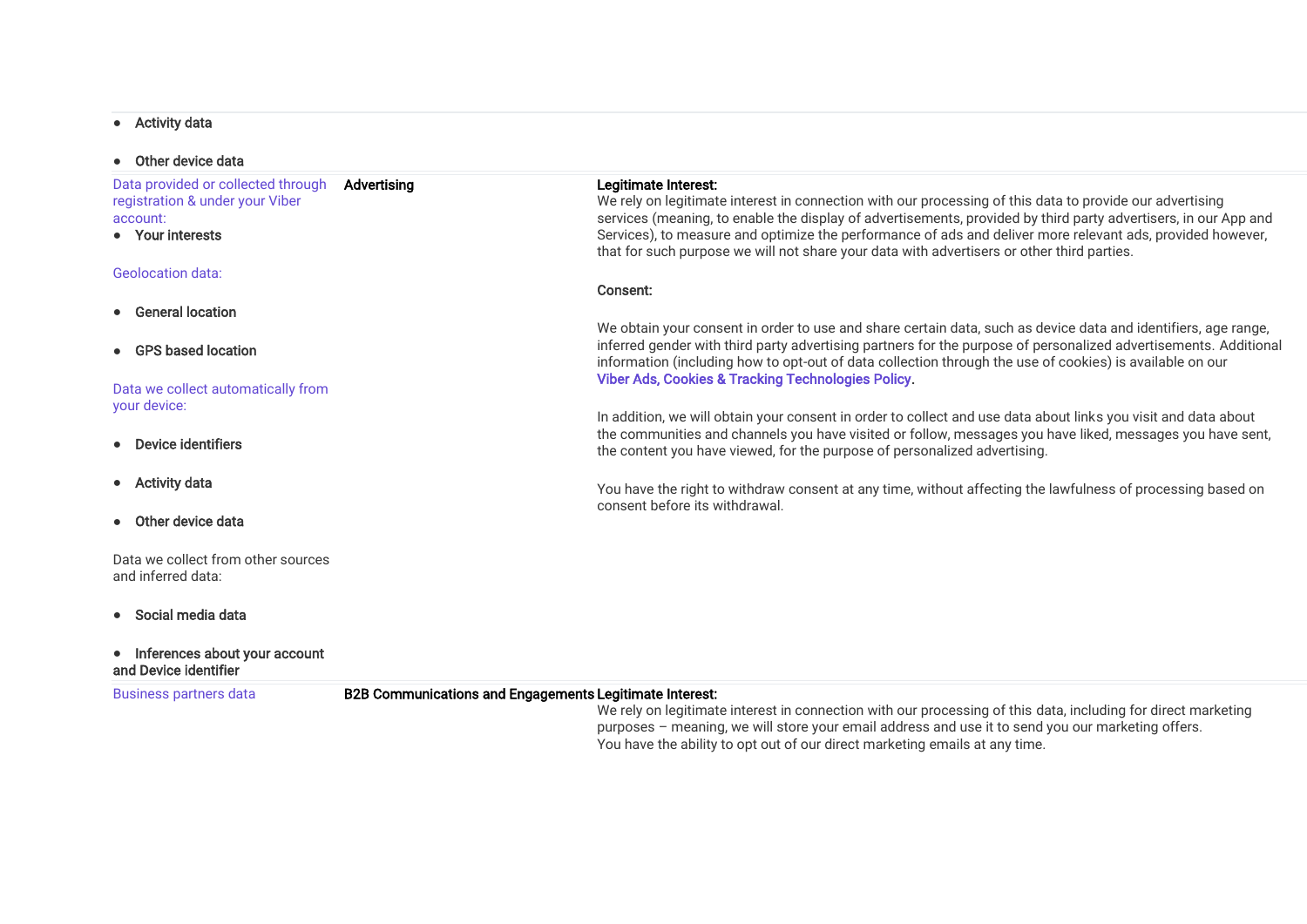|                                                                                                                                              |                                                                           | <b>Performance of Contract:</b>                                                                                                                                                                                                                                                                                                                                                                                                                                                                                                                                                                                                                                                                                                                                                                                                                                                                                                                                                                                                                                                         |
|----------------------------------------------------------------------------------------------------------------------------------------------|---------------------------------------------------------------------------|-----------------------------------------------------------------------------------------------------------------------------------------------------------------------------------------------------------------------------------------------------------------------------------------------------------------------------------------------------------------------------------------------------------------------------------------------------------------------------------------------------------------------------------------------------------------------------------------------------------------------------------------------------------------------------------------------------------------------------------------------------------------------------------------------------------------------------------------------------------------------------------------------------------------------------------------------------------------------------------------------------------------------------------------------------------------------------------------|
|                                                                                                                                              |                                                                           | Our processing of this data might be also necessary for performing our contract with you<br>(depending on our engagement).                                                                                                                                                                                                                                                                                                                                                                                                                                                                                                                                                                                                                                                                                                                                                                                                                                                                                                                                                              |
| Non-User Data                                                                                                                                | <b>Provide Service to Existing Users</b>                                  | Legitimate Interest:<br>We rely on legitimate interest in connection with the processing of non-Viber users' phone number<br>(and names under which they were saved by Viber users) in the event such contact was included in our<br>user's address book that has been provided to us, and for the purpose of showing our user who in their<br>contacts is already using our Services and who is not, to allow the user find and communicate with their<br>contacts who are users in a more efficient way. If you are not a Viber user and would like to be excluded<br>from such processing, please contact us at https://help.viber.com/en/contact.                                                                                                                                                                                                                                                                                                                                                                                                                                   |
| May include all types of data Viber<br>stores, depending on the<br>circumstances, as detailed<br>under The Data We Collect section<br>above. | Defend our Rights & Enforce our<br><b>Policies</b>                        | Legitimate Interest:<br>We rely on legitimate interest in connection with our processing, use and sharing of data for the purpose of<br>defending our rights and enforcing our polices, terms and agreements, for example, in the event of a dispute,<br>claims and legal proceedings, and solely to the extent necessary for such purpose. For example - we may<br>record and log some of your actions, such as acceptance of our terms and polices, acceptance of certain<br>offers, etc.                                                                                                                                                                                                                                                                                                                                                                                                                                                                                                                                                                                             |
| May include all types of data Viber<br>stores, depending on the<br>circumstances, as detailed<br>under The Data We Collect section<br>above. | <b>Compliance with Legal Obligations &amp;</b><br><b>Public Interests</b> | Compliance with a legal obligation;<br>We use your data where it is necessary to comply with legal obligations to which we are subject to and<br>cooperation with regulators and law enforcement bodies - where there is a valid legal request such as binding<br>order.                                                                                                                                                                                                                                                                                                                                                                                                                                                                                                                                                                                                                                                                                                                                                                                                                |
|                                                                                                                                              |                                                                           | Please see below examples of EU laws and Luxembourg laws that apply to Viber and according to which we<br>may process, use, maintain or store your data:                                                                                                                                                                                                                                                                                                                                                                                                                                                                                                                                                                                                                                                                                                                                                                                                                                                                                                                                |
|                                                                                                                                              |                                                                           | Data Protection Legislation: We will process your personal data upon your request to exercise<br>$\bullet$<br>your rights under the GDPR. We will store an indication of your access request and order to be<br>able to demonstrate compliance.<br>Corporate and Tax Legislation: We may be required to provide regulators with information under<br>applicable corporate and tax legislations.<br>Consumer Protection Legislation: We will process your personal data in accordance with local laws<br>enacted under Directive EU 2019/770 on certain aspects concerning contracts for the supply of<br>digital content and digital services.<br>Telecommunications: We will process telecommunication data in accordance with local laws enacted<br>under the Eprivacy Directive and under the future e-Privacy Regulation.<br>Criminal Investigations and Legislation: We may be required to provide authorities with information<br>$\bullet$<br>in compliance with criminal investigations laws applicable to electronic communications provider or<br>otherwise applicable to us. |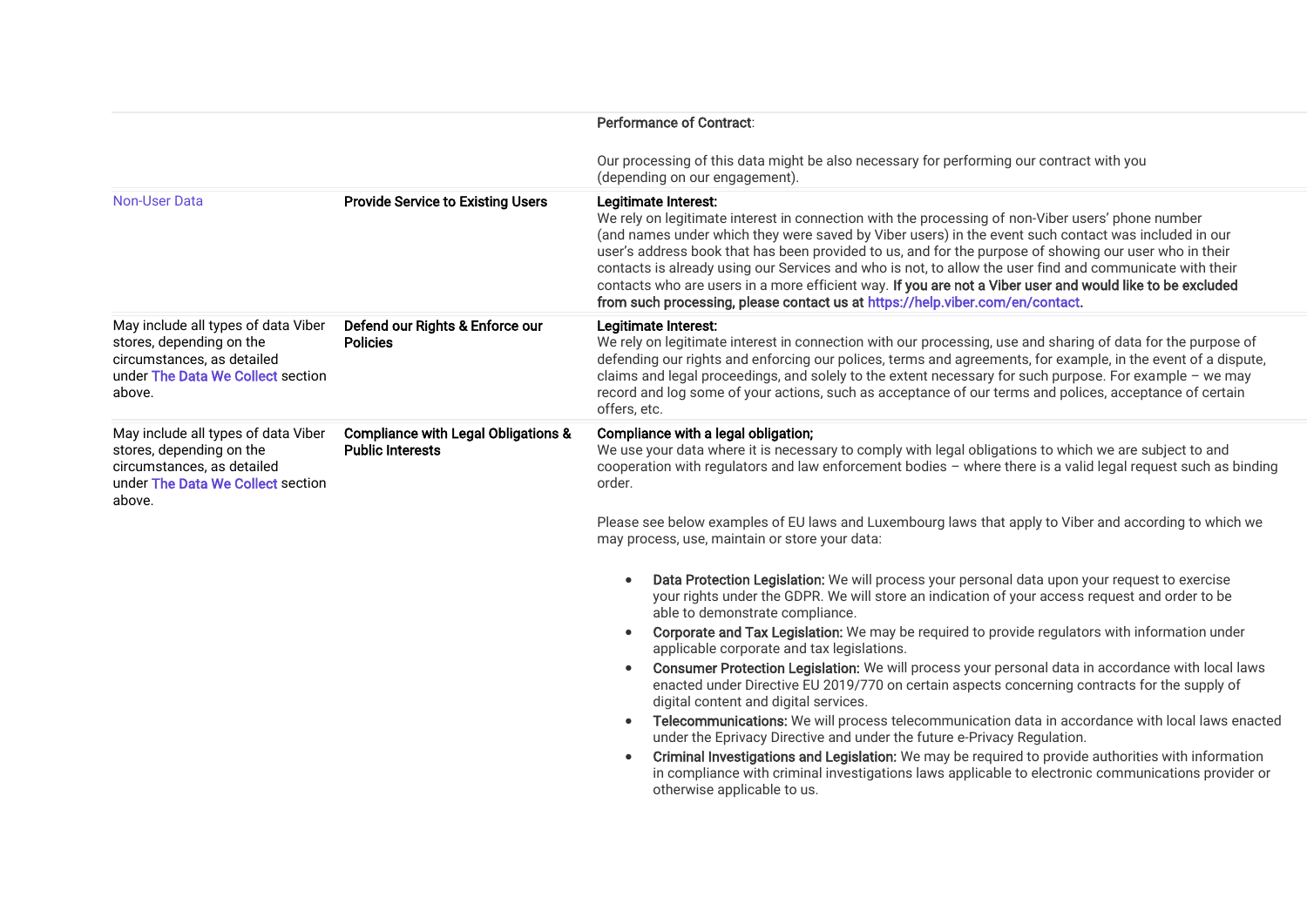• Civil Proceedings: We may be required to provide authorities with information in compliance with regulation (EU) No 1215/2012 on jurisdiction and the recognition and enforcement of judgments in civil and commercial matters and Council Regulation (EC) No 1206/2001 of 28 May 2001 on cooperation between the courts of the Member States in the taking of evidence in civil or commercial matters.

### Protection of vital interests:

We may process your data in very limited and rare circumstances, where we find it necessary and essential for the purpose of protecting your or third party's life safety and security as well as humanitarian purposes.

[Back to top](https://www.staging.viber.com/en/?post_type=terms&p=43645&preview=true#top)

# Data Sharing – Categories of Recipients We Share Personal Data With

We share data with third parties, including our corporate family and with trusted companies that help us provide our Services in compliance with strict data security and privacy practices, as well as other third parties such as our advertising partners and third parties offering services through our App. We may also share personal data in limited circumstances where we are required to do so under applicable law. You can find here information about the categories of such third-party recipients, what other Viber users can see, as well as the purpose for which the personal data is shared with such third parties.

| <b>Categories of Recipients</b>   | <b>Additional Information</b>                                                                                                                                                                                                                                                                                                                                                                                                                                                                                                                                                                                                                                                                                                                                                                              |
|-----------------------------------|------------------------------------------------------------------------------------------------------------------------------------------------------------------------------------------------------------------------------------------------------------------------------------------------------------------------------------------------------------------------------------------------------------------------------------------------------------------------------------------------------------------------------------------------------------------------------------------------------------------------------------------------------------------------------------------------------------------------------------------------------------------------------------------------------------|
| <b>The Viber Corporate Family</b> | We may share the data we collect about you with the Viber corporate family, including our parent company,<br>Rakuten Group Inc., and its and our affiliates (as listed HERE), and subsidiaries, for the following purposes:                                                                                                                                                                                                                                                                                                                                                                                                                                                                                                                                                                                |
|                                   | • Certain types of data, such as name, email, photo, phone numbers and Viber unique ID, may be disclosed<br>in order to provide joint content and our Services (e.g., registration, coordination of membership accounts<br>between the Viber corporate family, transactions, analytics and customer support).<br>Additionally, we may share certain types of data about you as may be necessary to help detect and prevent<br>$\bullet$<br>potentially illegal acts, violations of Viber policies, fraud and/or data security breaches.<br>We share data with Viber's subsidiaries due to our global operations, as we have teams and offices located<br>$\bullet$<br>worldwide, and each such subsidiary may operate the services or other functions (such as development, etc.)<br>for a certain region. |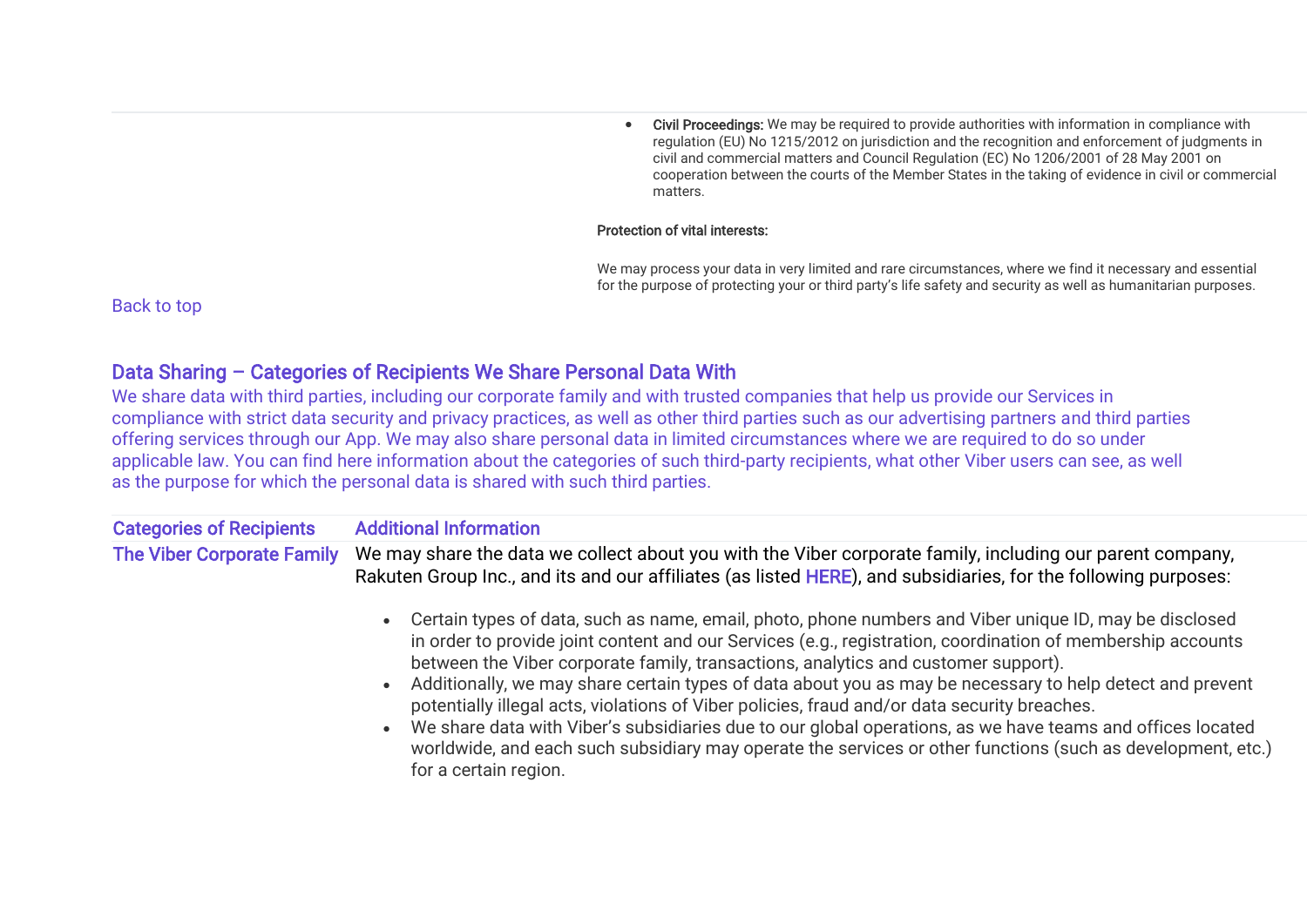|                                                                 | • Further, we share data with our affiliated company, Rakuten Marketing LLC, as our service provider for our<br>marketing and advertising activities.                                                                                                                                                                                                                                                                                                                                                                                                                                                                                                                                                                                                                                                                                  |
|-----------------------------------------------------------------|----------------------------------------------------------------------------------------------------------------------------------------------------------------------------------------------------------------------------------------------------------------------------------------------------------------------------------------------------------------------------------------------------------------------------------------------------------------------------------------------------------------------------------------------------------------------------------------------------------------------------------------------------------------------------------------------------------------------------------------------------------------------------------------------------------------------------------------|
|                                                                 | For users registering to Viber from November 20, 2019 - details provided during your registration will be shared<br>with Rakuten group to create the Rakuten account and/or to link your Rakuten account with your Viber account.<br>Your Rakuten account or any activity related to your use of Rakuten services is governed by Rakuten ID Privacy Policy.                                                                                                                                                                                                                                                                                                                                                                                                                                                                            |
| <b>Our Service Providers</b>                                    | We share your personal data with our trusted service providers and business partners that perform business<br>operations for us on our behalf (as data processors) and pursuant to our instructions.<br>This includes the following categories of service providers:                                                                                                                                                                                                                                                                                                                                                                                                                                                                                                                                                                   |
|                                                                 | Advertising and marketing service providers, who help us with advertising measurements and app installations;<br>Data storage providers, with whom we entrust the hosting and storage of our data;<br>Customer support providers, who help us perform such functions as customer support and customer service;<br>Data analytics and data management providers, who help us improve, personalize and enhance our Services;<br>Measurement partners, who help us with measurements, tracking and targeting;<br>$\bullet$<br>Payment and fintech services providers, who enable processing payments and fintech actions on our app;<br>Data security partners, who help us detect and prevent potentially illegal acts, violations of our policies, fraud<br>and/or data security breaches and ensure compliance with legal obligations. |
|                                                                 | Where we share information with services providers and partners, we ensure they only have access to such<br>information that is strictly necessary in order for us to provide the Services. These parties are required to secure<br>the data they receive and to use the data for pre-agreed purposes only, while ensuring compliance with all applicable<br>data protection regulations (such service providers may use other non-personal data for their own benefit).                                                                                                                                                                                                                                                                                                                                                               |
| <b>Third-Parties Offering</b><br><b>Service Through our App</b> | As part of Viber's Services, we allow third parties to create communities and channels on Viber, and develop<br>through the use of Viber's API their own bots, chat extensions and integrate into Viber explore screen in order to con<br>with                                                                                                                                                                                                                                                                                                                                                                                                                                                                                                                                                                                         |
|                                                                 | Viber users ("Third Party Communications").<br>In the event you voluntarily choose to interact with the Third-Party Communications through your use of the Services,<br>such third parties may receive certain data about you, such as your user's name, photo, country, some device data<br>and Viber unique ID. These third parties are not processing the data on our behalf and are considered "independent                                                                                                                                                                                                                                                                                                                                                                                                                        |
|                                                                 |                                                                                                                                                                                                                                                                                                                                                                                                                                                                                                                                                                                                                                                                                                                                                                                                                                        |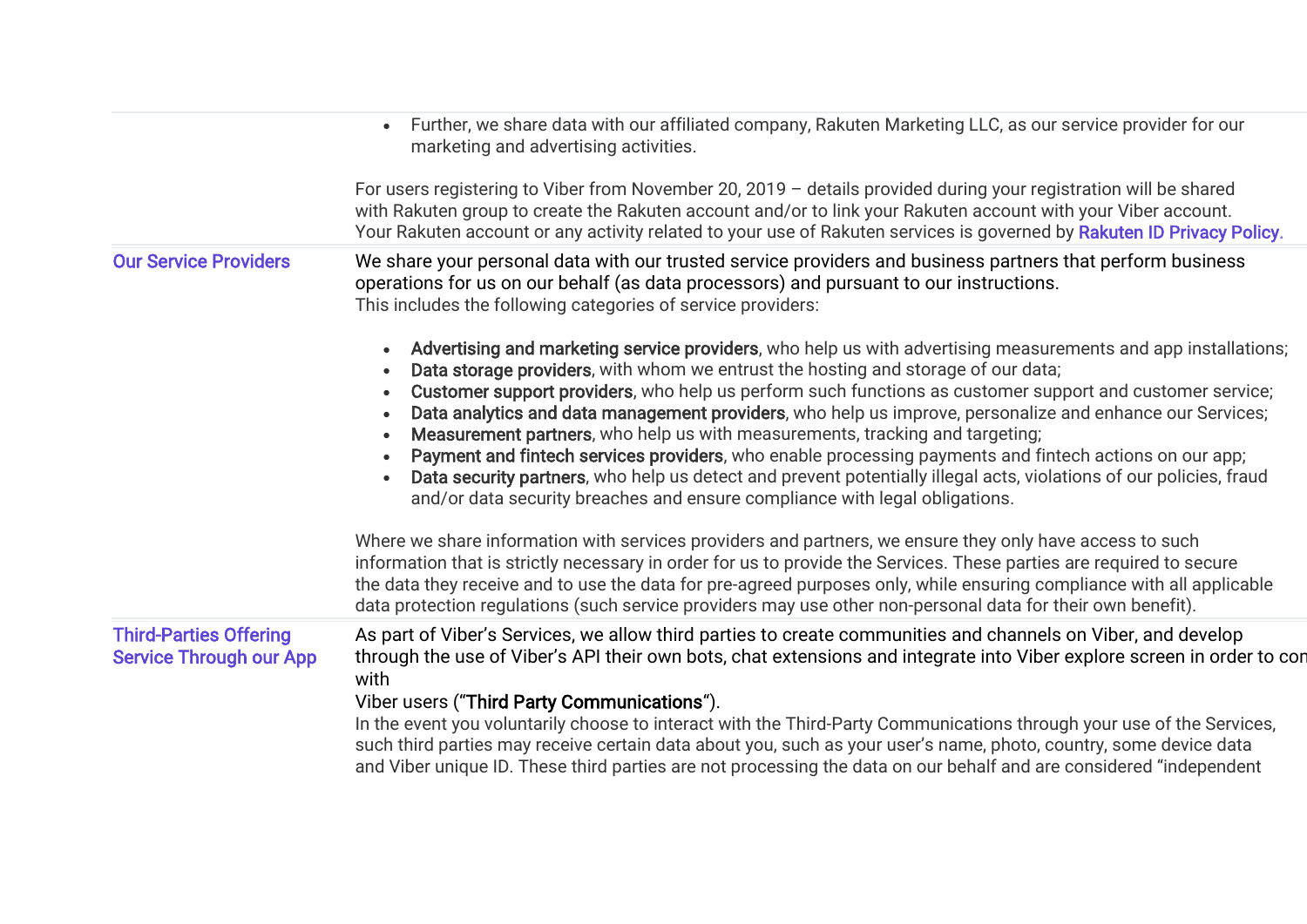|                                 | controllers" of such data for the purposes of the GDPR, meaning, their use of your data shall be subject to their<br>policies and privacy practices.                                                                                                                                                                                                                                                                                                                                                                                                                                                                                                                                 |
|---------------------------------|--------------------------------------------------------------------------------------------------------------------------------------------------------------------------------------------------------------------------------------------------------------------------------------------------------------------------------------------------------------------------------------------------------------------------------------------------------------------------------------------------------------------------------------------------------------------------------------------------------------------------------------------------------------------------------------|
| <b>Advertising Partners</b>     | To enable the limited advertisements on our Services, we may share data with our third-party advertising partners,<br>and advertising service providers. This includes partners managing our advertising placements (Rakuten included)<br>and also advertisers themselves and their agencies or third parties managing their advertising demands.<br>The list of our advertising partners is available HERE                                                                                                                                                                                                                                                                          |
|                                 | We will share with such advertising partners a unique device identifier (i.e., an advertising identifier associated with<br>your device) along with age range, inferred gender, country, city, reduced IP address (or GPS location data if you<br>allowed us in your settings) and certain technical or aggregated data (e.g., your language preference).                                                                                                                                                                                                                                                                                                                            |
|                                 | Your unique advertising identifier is created by your mobile device's operating system and you can change it or<br>choose not to share it at any time. If you want to know more, read our<br><b>Viber Ads, Cookies &amp; Tracking Technologies Policy.</b>                                                                                                                                                                                                                                                                                                                                                                                                                           |
|                                 | Legal and Law Enforcement We may disclose certain data to law enforcement, governmental agencies, or authorized third parties, in response<br>to a verified request relating to terror acts, criminal investigations or alleged illegal activity or any other activity<br>that may expose us, you, or any other Viber user to legal liability, and solely to the extent necessary to comply<br>with such purpose.<br>This disclosure is subject to our strict data security and privacy practices and without compromising our end-to-end<br>encryption. It may include, depending on the circumstances, certain types of your Activity Data, Identifiers and<br>phone address book. |
| <b>Corporate Transactions</b>   | In the event of a corporate transaction (e.g., sale of a substantial part of our business, merger, consolidation or<br>asset sale) we will share the data we store with our acquiring company.<br>We will obligate the acquiring company to assume the rights and obligations as described in our Privacy Policy<br>(including this notice), and we will notify you of such corporate changes in your data processing.                                                                                                                                                                                                                                                               |
| <b>Limited Payment Services</b> | If you use our Viber Pay services, we will share with our third-party payment processor KYC related data such as<br>your name, date of birth, contact details, country, etc.<br>If you use our Viber Chatbot Payment, we will share with Google Pay or Apple Pay or any other linked payments<br>provider the following information: (i) name of the payment service provider merchant; (ii) price of the items<br>purchased and currency; and (iii) the description of the items purchased. The confirmation of the payment is                                                                                                                                                      |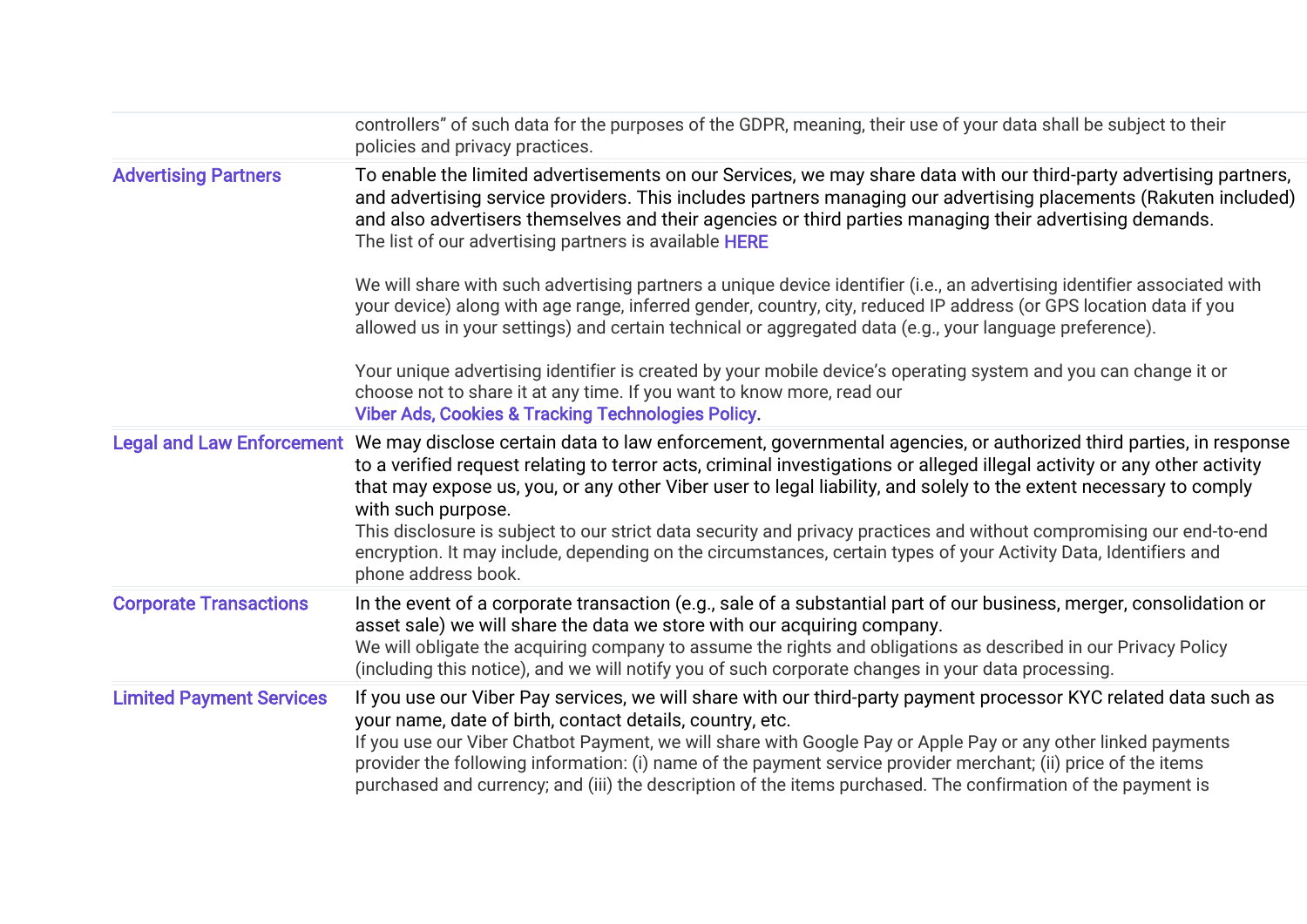|                    | provided directly to the merchant and Viber does not receive or share any payment data or registration data from<br>Apple Pay nor Google Pay. Note that, your use of Apple Pay and Google Pay, including their use of your data,<br>is subject to their respective terms and privacy policy which can be found here: Google Pay, Apple Pay.<br>If you use our Viber Out Credit and subscriptions, we will share your email address with our payment processor,<br>for the purpose of verification and fraud detection.                                                                                                                                                                                                                                                                                                                                                                                                                                                                                                                                                                                                                                                                                                                                             |
|--------------------|--------------------------------------------------------------------------------------------------------------------------------------------------------------------------------------------------------------------------------------------------------------------------------------------------------------------------------------------------------------------------------------------------------------------------------------------------------------------------------------------------------------------------------------------------------------------------------------------------------------------------------------------------------------------------------------------------------------------------------------------------------------------------------------------------------------------------------------------------------------------------------------------------------------------------------------------------------------------------------------------------------------------------------------------------------------------------------------------------------------------------------------------------------------------------------------------------------------------------------------------------------------------|
| <b>Other Users</b> | When you use our Services, other users can see certain data about you:<br>Unless you have changed your settings:<br>your user name and photo;<br>your phone number (if you are in communication with them);<br>your connection status;<br>whether you have received and seen messages sent to you.<br>$\bullet$<br>If you are currently on another call.<br>If they are part of the call with you, data related to the calls and messages you have sent and received such as<br>length of the call, who called who, who messaged who, and at what time, the type of call (audio/video) and whether<br>you answered the call on your primary or another device.<br>• For disappearing messages, we will notify the other users of any screenshots you've taken (so please respect the<br>vibe and do not take them).<br>When you join Viber, the contacts in your address book that are already Viber members may be informed that<br>you're now on Viber too.<br>• A reminder about your birthday on the date of your birthday.<br>When you join Viber Pay, the contacts in your address book that are already Viber members may be informed<br>that you're now using Viber Pay. In addition, Viber users will see an indication whether you are a Viber Pay user. |
|                    |                                                                                                                                                                                                                                                                                                                                                                                                                                                                                                                                                                                                                                                                                                                                                                                                                                                                                                                                                                                                                                                                                                                                                                                                                                                                    |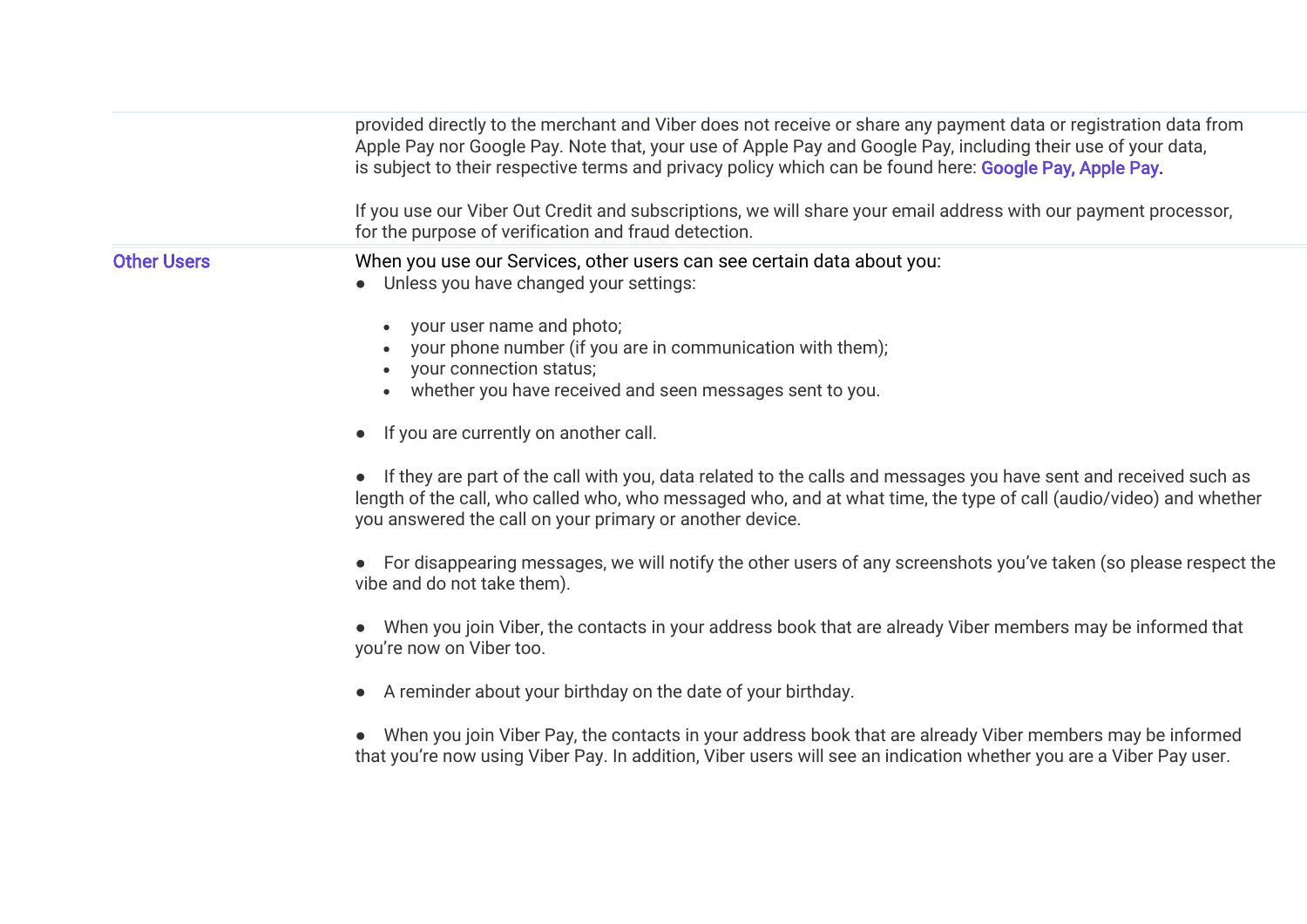● Your public posts: If you post information on our public spaces such as communities or channels, it may be searchable and available to anyone on Viber. You can always delete your posts on those public spaces, but Viber cannot control and is not responsible for what other users do with this information (e.g., store on their devices, publish on Viber or outside of it etc.), thus, we recommend you do not disclose your personal data through the content of your posts.

[Back to top](https://www.staging.viber.com/en/?post_type=terms&p=43645&preview=true#top)

# Data Transfer

Due to our global operations, your personal data will be shared with Viber corporate family, as well as our service providers and business partners around the world including outside the EEA and UK. We take measures to ensure the transfer of such data will provide sufficient safeguards, as required under the GDPR. These measures include compliance with Binding Corporate Rules of the Rakuten Group, as well as contractual commitments of our partners and service providers. We further explain below why we transfer personal data, the measures we take to ensure your personal data will be secure upon transfer, and your rights in this regard.

Due to our global nature and operation, your personal data may need to be processed in countries that may not offer the same level of protection as in your home country. When personal data collected within the EEA and the UK is transferred outside these locations, we will take the steps necessary to ensure that the transfer of such data provides sufficient safeguards, as required under the GDPR.

- We store and process all categories of your personal data on our computers and servers. Your data will be stored in our servers located in the US, however note that, our communications servers are located globally in order to enable the operation of our communications services.
- As part of the Rakuten Group, the transfer of your personal data to entities which are a part of our Viber corporate family (whether located in the EEA and UK or not), are made in accordance with the Rakuten Group Binding Corporate Rules to legitimize international data transfers within the Group. The Rakuten Group Binding Corporate Rules can be found at <https://corp.rakuten.co.jp/privacy/en/bcr.html>
- Some of our service providers and business partners are located in various locations, including outside of the EU, EEA or UK. In such events, transfers of your personal data will be made in accordance with applicable data protection laws, and as specifically, without derogating from the above, all transfers of personal data outside the EU, EEA or UK are also subject to the provisions of the Standard Contractual Clauses (known as "SCC") approved by the European Commission (and the equivalent for the UK, where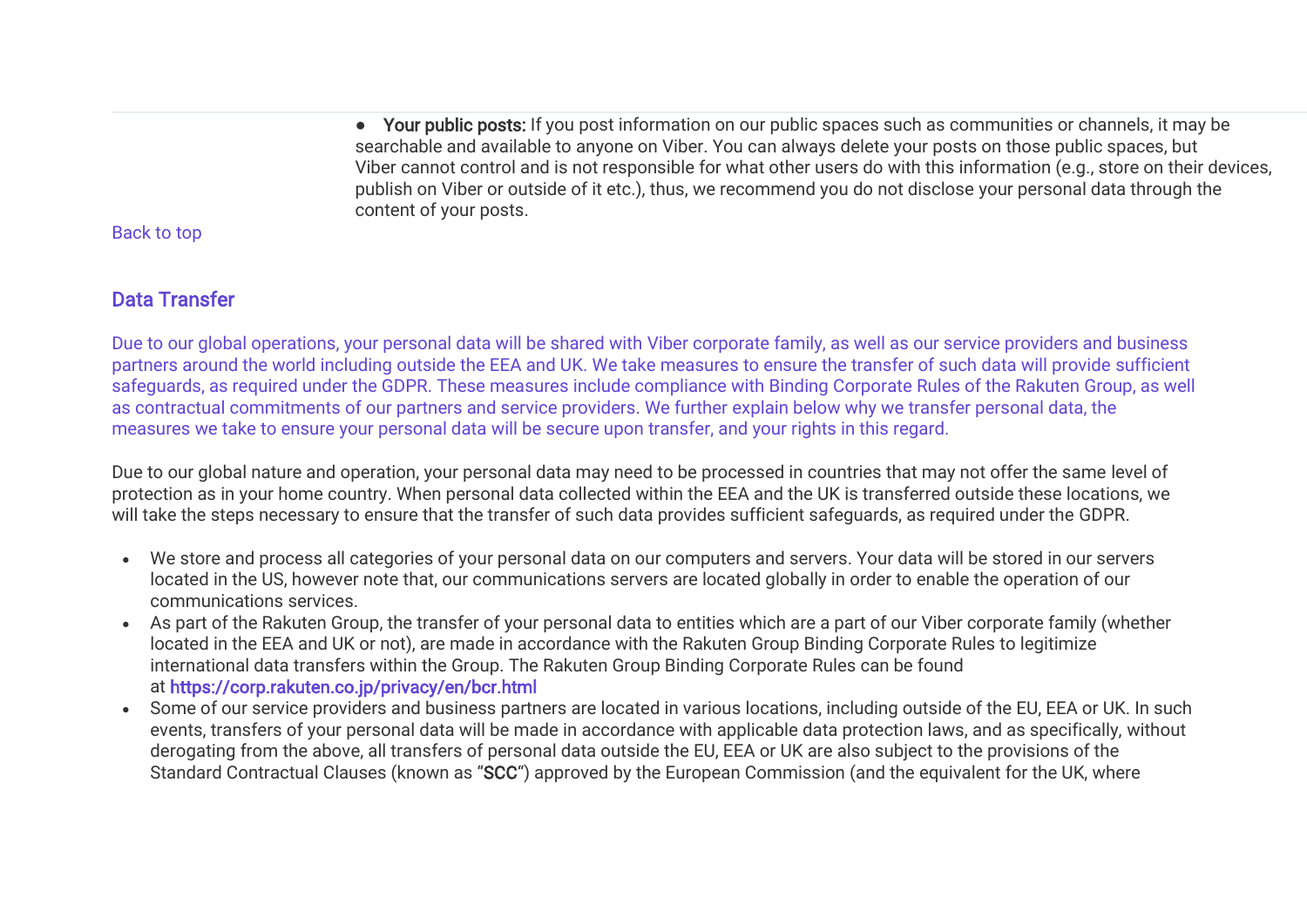applicable) available [HERE.](https://ec.europa.eu/info/system/files/1_en_annexe_acte_autonome_cp_part1_v5_0.pdf) Where SCC is not sufficient, we ensure supplementary measures are placed, such as encryption in transfer and at rest.

You may exercise your rights, where applicable, to receive information on such transfer mechanisms detailed above, by contacting us through our online form available at: <https://help.viber.com/en/contact> (please choose the "privacy inquiry" or "GDPR inquiry" categories), or through additional means of communications we have provided under this notice.

[Back to top](https://www.staging.viber.com/en/?post_type=terms&p=43645&preview=true#top)

# Data Retention

As we have explained above, we process personal data for various purposes. Accordingly, we only keep personal data as long as required to fulfill the purpose for which the data was collected, or, in some instance, where we have other necessities to retain the personal data, for example, where required by law. We explain below the criteria used by us to determine the retention of your personal data (meaning, for how long we store it and when we delete it, aligned with the type of data and purpose of collection).

The criteria used by us to determine Viber's retention periods are as follows:

- The type of personal data and purpose of collection unless otherwise specified, we retain data as long as it is necessary and relevant for us to achieve the purposes for which the personal data was collected. For example:
	- o Personal data required to be retained in order to maintain your Viber account and to enable you the use of Viber Services these types of data, including your mobile number, and phone address book, will be retained for as long as you maintain your Viber account.
	- o Personal data you have voluntarily provided during registration or through your account these types of data, including your photo, date of birth, email address and interests, will be retained for as long as you maintain your Viber account.
	- o The details of your communication with our customer support team will be stored for 10 years.
	- o Call Detail Records (CDRs) of your calls and messaging activity are kept as a raw data for 24 months from creation. CDRs may include, for example, you phone number and device identifiers (i.e., IP address, unique device identifier).
	- o We delete any message once delivered, or after 14 days if delivery attempts throughout this period was not successful.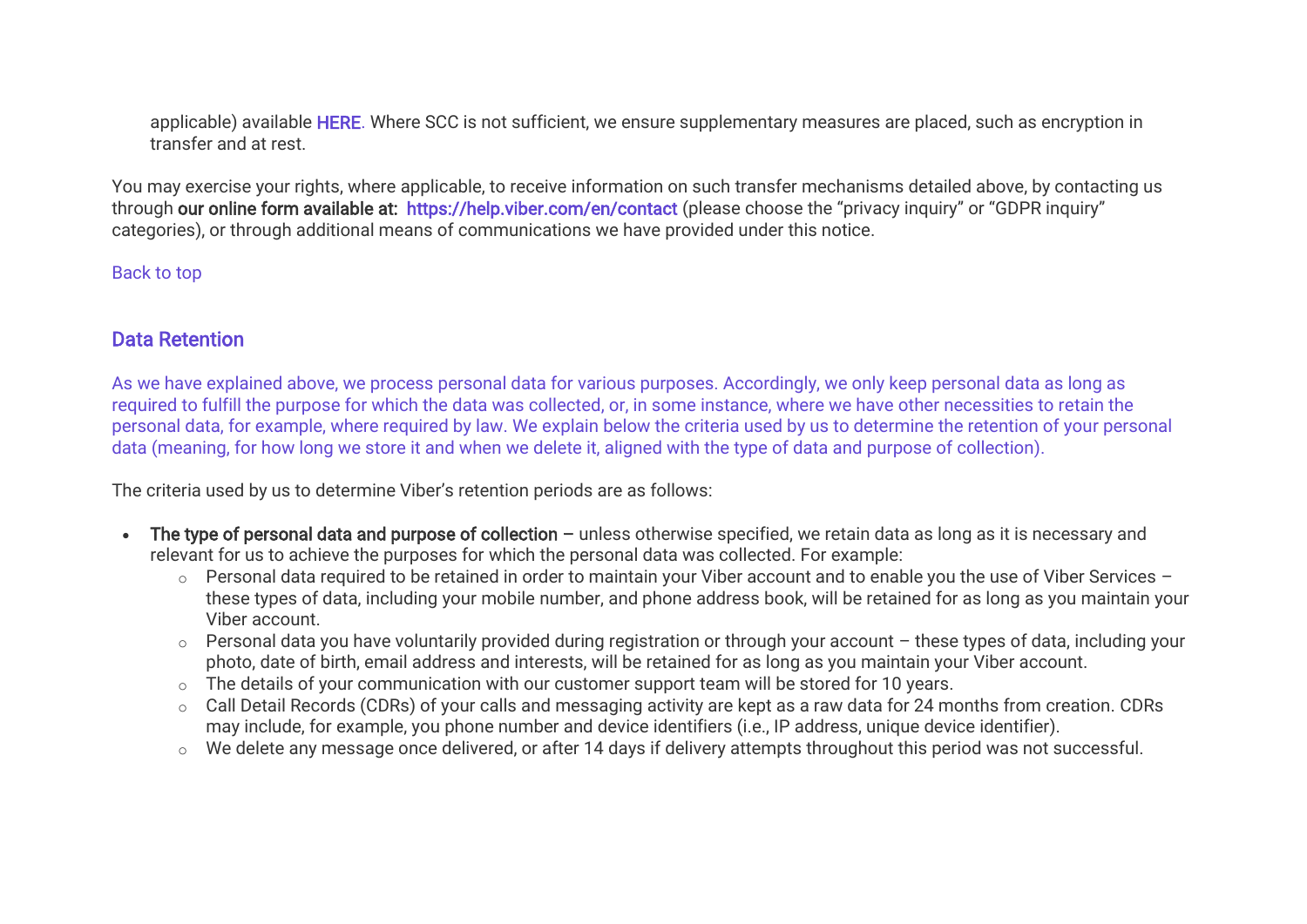If you decide to delete your Viber account, the CDRs and communications with our customer support will be retained as detailed above, and we will further retain records of purchases you have made (using Viber Pay, purchasing subscriptions, etc.), for the periods required under applicable laws, or as needed in accordance with our fraud monitoring program.

All other types of data related to your Viber account will be deleted, unless we are required to further retain the data, subject to the criteria detailed below. We may keep activity data on a non-identifiable basis to improve our Services. Your posts on channels and communities may remain available if you do not delete them. Please note that deletion of the App (i.e., uninstall the App from your device) will not delete your account. Please see information and instruction regarding your account deletion [HERE.](https://help.viber.com/en/article/deactivate-or-uninstall-viber-on-your-phone)

- Compliance with our legal obligations we are required to retain certain types of data in order to comply with our obligations under applicable laws. For example, we need to retain transactions information to comply with tax legislation. In addition, we may retain certain types of personal data in the event we are required to do so subject to a binding legal request or a court order. Further, subject to EU Directive 2002/58/EC we are required to retain certain personal data (such as phone number) to convey messages and calls.
- Dispute, claims and legal proceedings if you have a dispute with us, we may retain certain types of personal data as necessary and applicable to your claims, including any legal proceedings between us, until such dispute was resolved, and following, if we find it necessary, in accordance with applicable statutory limitation periods. In addition, in the event you request to exercise your rights, we will maintain the applicable correspondence for as long as needed to demonstrate compliance, and usually in accordance with applicable statutory limitation periods.
- Retention for Non-users' data If you are not a Viber user, and we process your data to enable Viber users to communicate with you via Viber Services, we will retain such data as long as it is relevant to Viber users, or until you have requested us to stop processing your phone number. You can request to exclude your phone number (by contacting us at: [https://help.viber.com/en/contact\)](https://help.viber.com/en/contact). Furthermore, if one of our users used our Viber Out Services in order to communicate with you (i.e., call you through Viber), we will retain a log of such call (Call Detail Records – CDR – as detailed above), which will include your phone number, for 24 months from creation.

[Back to top](https://www.staging.viber.com/en/?post_type=terms&p=43645&preview=true#top)

# Your Rights Related to Your Personal Data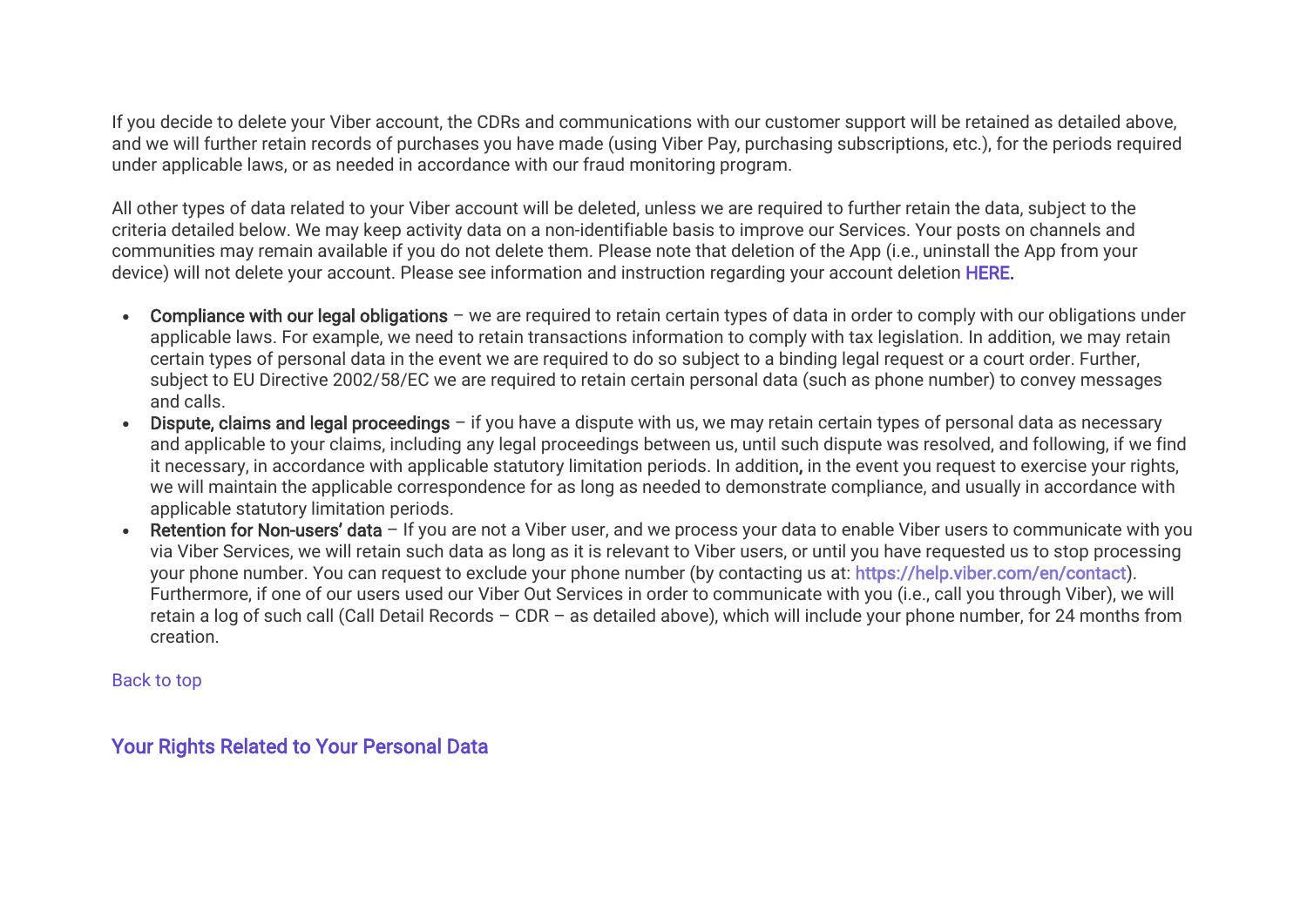Under the GDPR, you have certain rights regarding the personal data that Viber has collected about you. Such rights may include (depending on the type of data and our lawful basis for processing) the right to know which types of data we collect and why we collect it (as we detail under this notice), the right to request rectification of your personal data, the right to request us to delete your personal data, the right to restrict processing of personal data, the right to data portability, the right to access your personal data, the right to object to the processing of certain forms of data, the right to appeal automated decisions and profiling, the right to withdraw your consent at any time, as well as the right to lodge a complaint to a supervisory authority. We further explain below the operational meaning of each such right, as well as when and how you may exercise your right.

## The Right to Be Informed

This EU Region Privacy Notice and Viber's [Privacy Policy](https://www.viber.com/terms/viber-privacy-policy/) describes our practices in detail using simple language. Everything you need to know is here. If you have more questions, feel free to contact ou[r support team.](https://help.viber.com/en/contact)

# The Right to Rectification

If you believe we have the wrong data about you, or that your data is incomplete, feel free to change it at any time through the profile settings on your Viber settings on your mobile device. If you can't find what you are looking for, [contact us.](https://help.viber.com/en/contact)

# The Right to Erasure

We have made it easy for you to delete your historical data on the App, while continuing to use the App. Simply tap on the delete your data button in your privacy settings. We will delete the data which we are not otherwise required to keep or is necessary for the provision of the Service. And no need to worry – deleting your data won't remove the chats on your Viber App on your phone.

Note that when you deactivate the Viber account your data and chats are automatically deleted from your devices.

## The Right to Restrict Processing

We allow you to opt out of certain processing of your data by using the **[Viber privacy settings](https://support.viber.com/customer/portal/articles/2933556)** on your mobile device. You can decide which processing operations you want to opt-out of. You can also change the settings on your mobile device operating system at any time to prevent us gaining access to certain data such as your accurate location – but this may negatively impact on your user experience.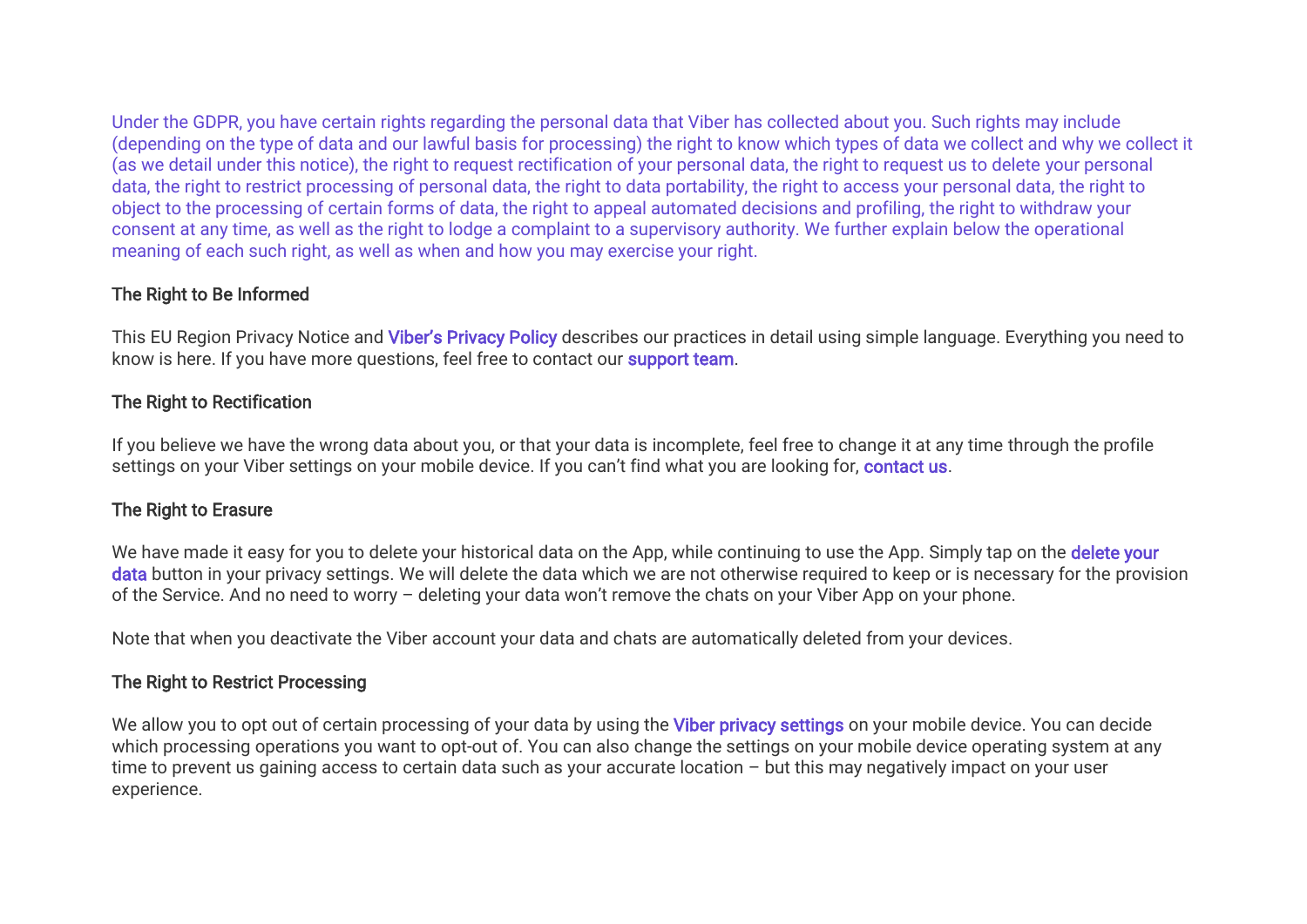## The Right to Data Portability

We have created a [request your data button](https://support.viber.com/customer/portal/articles/2931842) in Viber's privacy settings on your mobile device to make a simple way for you to access the data connected to your account. Once it is ready, you will receive a file from Viber containing this data.

## The Right of Access

You may access your data by using the request your data button in Viber's privacy settings on your mobile device. If you have further questions [contact us.](https://help.viber.com/en/contact)

# The Right to Object

You can object to the processing of certain forms of data by contacting our support. Complete this **online form** and explain your special circumstances. If you receive emails from us, you can always opt out on the bottom of the email, or by contacting our support. We also allow you to opt out of certain processing of your data by using the [Viber privacy settings](https://support.viber.com/customer/portal/articles/2933556) on your mobile device.

## The Right to Appeal Automated Decisions and Profiling

We may make an automated decision to block a user, in case we suspect this user is using our services for illegal acts or acts that violate our terms of use. If you believe that your account was unlawfully blocked, you can contact our [support team.](https://help.viber.com/en/contact)

# The Right to Withdraw Consent

Where we have collected or other process your personal data based on your consent, at any time, you have the right withdraw your consent.

## If you would like to further understand or exercise your rights, please contact us by:

- Our online form available at: <https://help.viber.com/en/contact> please choose the "privacy inquiry" or "GDPR inquiry" categories.
- Using the "contact us" form on the App.
- Email: [DPO@viber.com](mailto:DPO@viber.com)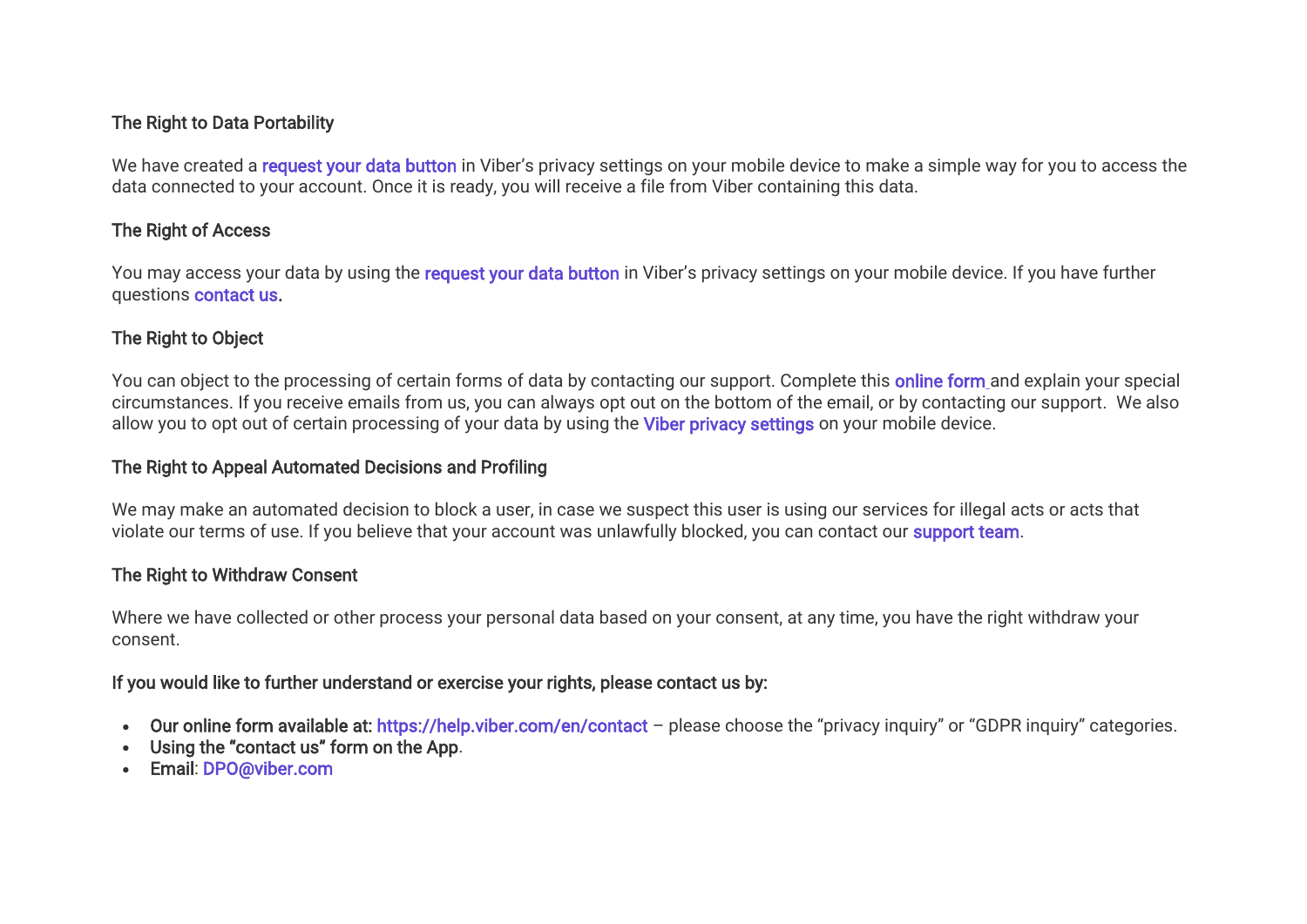## • By mail:

Viber Media S.à r.l., Attention: Data Privacy Officer 2, rue du Fossé, L-1536 Luxembourg, Grand Duchy of Luxembourg.

We will contact you if we need additional information from you in order to honor your requests.

You have the right to submit a complaint with our lead supervisory authority or any other competent data protection supervisory authority. Our lead supervisory authority is the National Commission for Data Protection – Grand-Duchy of Luxembourg.

## In addition to the above, Viber provides you with certain choices and controls you may exercise, related to your personal data, as follows:

- We enable you to delete or edit your messages anytime, even after they have been sent (they will be deleted or appear edited for you, your friend and our Services).
- You can also control your privacy settings within the App to change the visibility of your online status.
- You can disable the "seen" notification so that other users do not know whether you've read a message yet.
- You can choose not to share your photo and/or birthday or not to allow other users to look you up by name, which are available within the App.
- You can also make additional choices on your phone's settings by changing our App's permissions such as GPS location sharing, access to contact list and more.
- If you do not wish to receive Viber marketing notifications, you may adjust your system settings to decline notifications from Viber, or submit a request to our support. And if you subscribed to receive promotional emails from Viber, you can unsubscribe in any such email at any time.
- Sending a message to a bot, subscribing to a bot will allow admins of that bot to send you notifications and personal messages. If you do not wish to receive such notifications, you may adjust your account settings to decline them or opt-out at any time from receiving further notifications.
- You can choose to allow or to not allow customization and personalization of our Services provided to you based on your personal data, by changing your personal data toggles in the privacy setting within the App.

[Back to top](https://www.staging.viber.com/en/?post_type=terms&p=43645&preview=true#top)